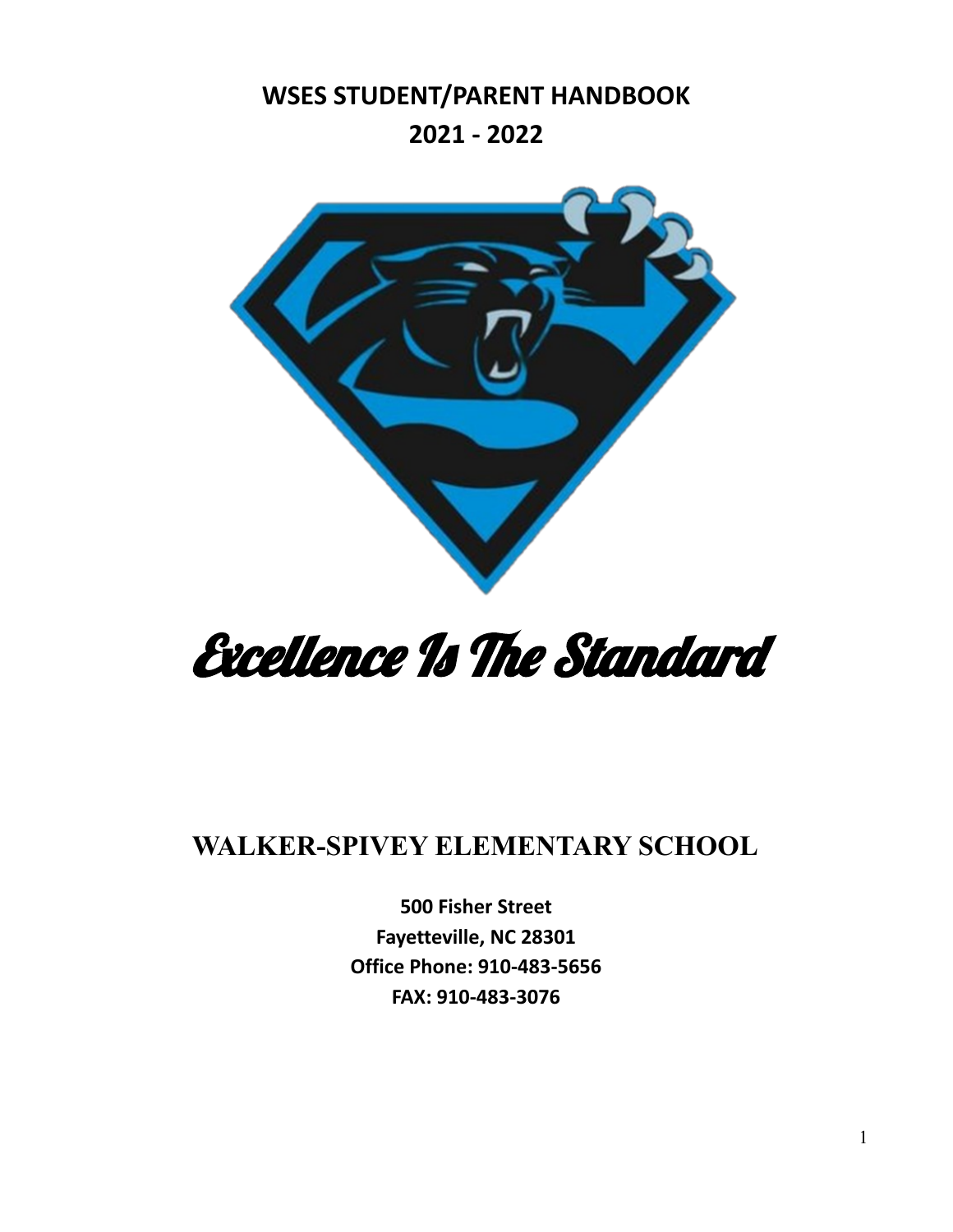Walker-Spivey Elementary School 500 Fisher Street Fayetteville, North Carolina 28301 Phone: (910) 483-5656 Fax: (910)483-307

Rachael Robinson, Principal **Heather Craven, Assistant Principal** Heather Craven, Assistant Principal

#### **WELCOME WALKER-SPIVEY ELEMENTARY FAMILY MEMBERS**

**The faculty, staff, and administration of Walker-Spivey Elementary welcome you to our school family. We are proud of our school and the community that we serve and are committed to providing a quality education in a positive atmosphere for life-long learners by fostering a safe school environment that is challenging and nurturing for all students.**

**This handbook is designed to answer questions you may have and to assist with understanding protocols at our school. It reviews school procedures and policies that will help us provide a safe and effective learning environment for all students. We encourage you to keep this document accessible throughout the school year as a reference. If you have any questions, please do not hesitate to contact the office as we partner for a successful school year.**

**We urge each parent to support our school by supporting your student through participation in our parent volunteer program, parent-teacher organization, fundraising endeavors, and all other aspects of your child's education.**

**Remember "Excellence Is The Standard" at Walker-Spivey Elementary School!**

**Respectfully,**

Rachael Robinson **Principal**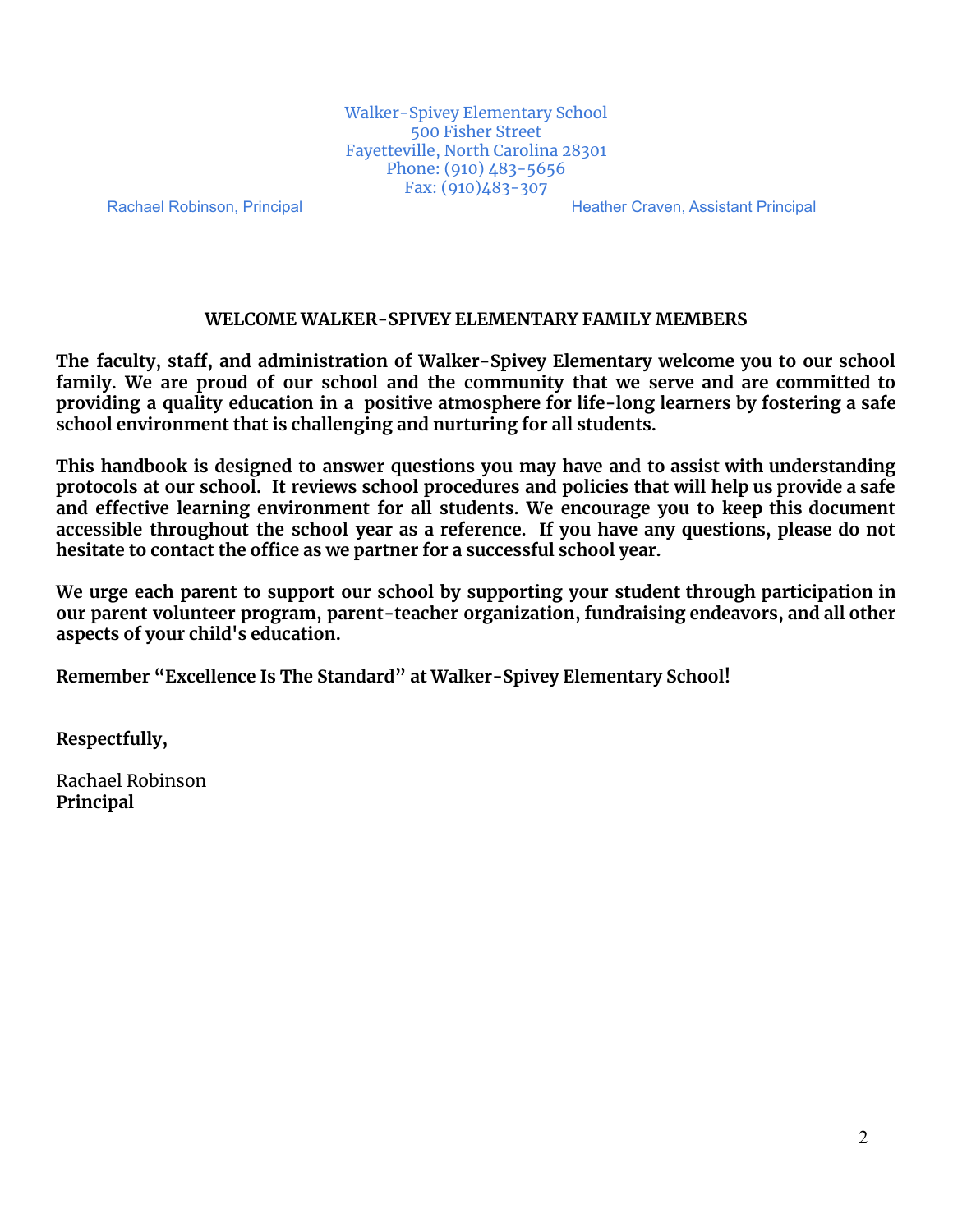## **TABLE OF CONTENTS**

| <b>Section</b>                                            | <b>Page</b>             | <b>Section</b>                                            | Page |
|-----------------------------------------------------------|-------------------------|-----------------------------------------------------------|------|
| <b>MISSION, BELIEFS &amp; MOTTO</b>                       | 4                       | <b>AWARDS PROGRAMS</b>                                    | 16   |
| <b>STATEMENT OF PURPOSE/ GENERAL</b><br><b>PROVISIONS</b> | 5                       | <b>DRESS CODE</b>                                         | 17   |
| <b>PARENT RIGHT TO KNOW</b>                               | 6                       | <b>BACKPACKS</b>                                          | 19   |
| <b>SCHOOL CALENDAR</b>                                    | $\overline{\mathbf{z}}$ | <b>NON-EDUCATIONAL ITEMS</b>                              | 19   |
| <b>SCHOOL ADMISSION POLICY</b>                            | 8                       | <b>SELLING OF GOODS</b>                                   | 19   |
| <b>PARENT/GUARDIAN CONTACT</b><br><b>INFORMATION</b>      | 8                       | <b>FIELD TRIPS</b>                                        | 20   |
| <b>ATTENDANCE</b>                                         | 8                       | <b>LOST &amp; FOUND</b>                                   | 20   |
| <b>ARRIVAL</b>                                            | 9                       | <b>SAFETY DRILLS</b>                                      | 20   |
| <b>TARDIES</b>                                            | 9                       | <b>CELEBRATIONS/PARTIES</b>                               | 20   |
| <b>EARLY CHECKOUT</b>                                     | 9                       | <b>CAFETERIA POLICIES</b>                                 | 21   |
| <b>AFTER SCHOOL DISMISSAL</b>                             | 10                      | <b>MEDICATION</b>                                         | 21   |
| <b>DAILY SCHEDULE</b>                                     | 10                      | <b>ILLNESS OR INJURY AT SCHOOL</b>                        | 21   |
| <b>INCLEMENT WEATHER</b>                                  | 10                      | <b>PARENTAL INVOLVEMENT</b>                               | 21   |
| <b>WITHDRAWALS &amp; TRANSFERS</b>                        | 11                      | <b>VOLUNTEERS</b>                                         | 22   |
| <b>IMMUNIZATIONS</b>                                      | 11                      | <b>VISITORS</b>                                           | 22   |
| <b>BUSES &amp; TRANSPORTATION</b>                         | 12                      | <b>PARENT/TEACHER</b><br><b>CONFERENCES/COMMUNICATION</b> | 23   |
| <b>BUS RULES</b>                                          | 12                      | <b>SCHOOL TELEPHONE USAGE</b>                             | 23   |
| <b>SCHOOL CODE OF CONDUCT</b>                             | 14                      | <b>STUDENT TEXTBOOKS</b>                                  | 23   |
| <b>SCHOOL EXPECTATIONS</b>                                | 15                      | <b>POLICIES</b>                                           | 24   |
| <b>BEHAVIOR REINFORCEMENT</b><br><b>/CONSEQUENCES</b>     | 16                      |                                                           |      |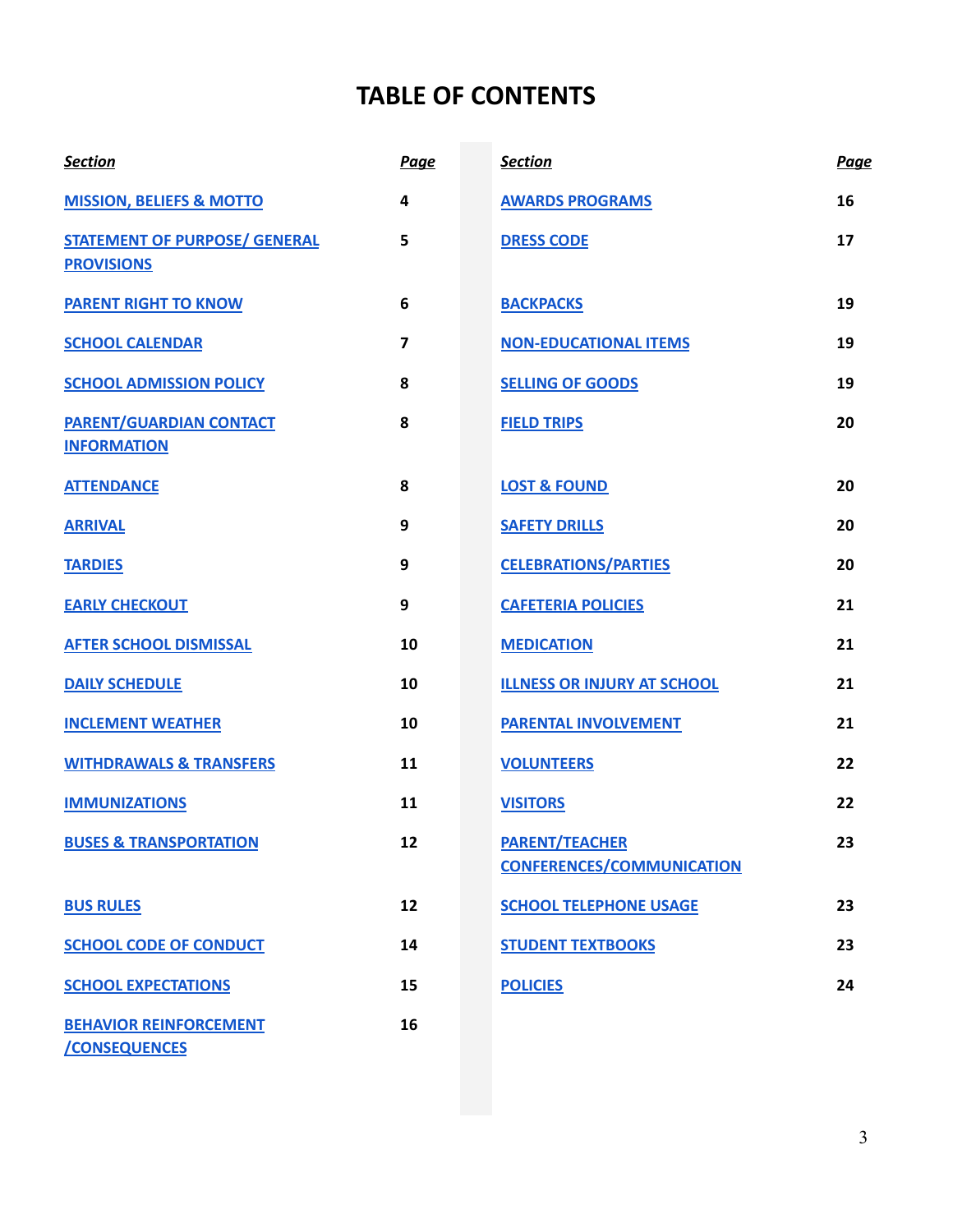#### <span id="page-3-0"></span>**MISSION**

As a Professional Learning Community, the staff and faculty at Walker-Spivey Elementary School are committed to providing excellence in the classroom, responding to the needs of each learner and modeling best practices.

#### **BELIEFS**

We believe that every child can learn and this is the chief priority of our school.

We believe each student is a valued individual with unique physical, social, emotional and intellectual needs, which are encouraged in the pursuit of his or her dreams and aspirations.

We believe that students learn best when they have appropriate opportunities for success and resources that promote high expectations.

We believe in fostering a safe and physically comfortable environment, which promotes student learning.

We believe in actively and regularly assessing student learning by providing a variety of opportunities for them to demonstrate achievement of expectations.

We believe in the commitment to continuous improvement in order to maintain an environment in which our students will become confident, self-directed, lifelong learners who are ready to participate in a global marketplace.

We believe students learn best when they are actively engaged in the learning process.

We believe in fostering a climate of collaboration and communication among the teachers, administrators, parents, students, and community members in our efforts to advance the school's mission.

We believe in providing a meaningful and practical learning environment in which students can apply their essential knowledge and gain a strong foundation in learning.

## **MOTTO**

Excellence Is The Standard

#### **SCHOOL COLORS** Carolina Blue and Black

**MASCOT**

Panther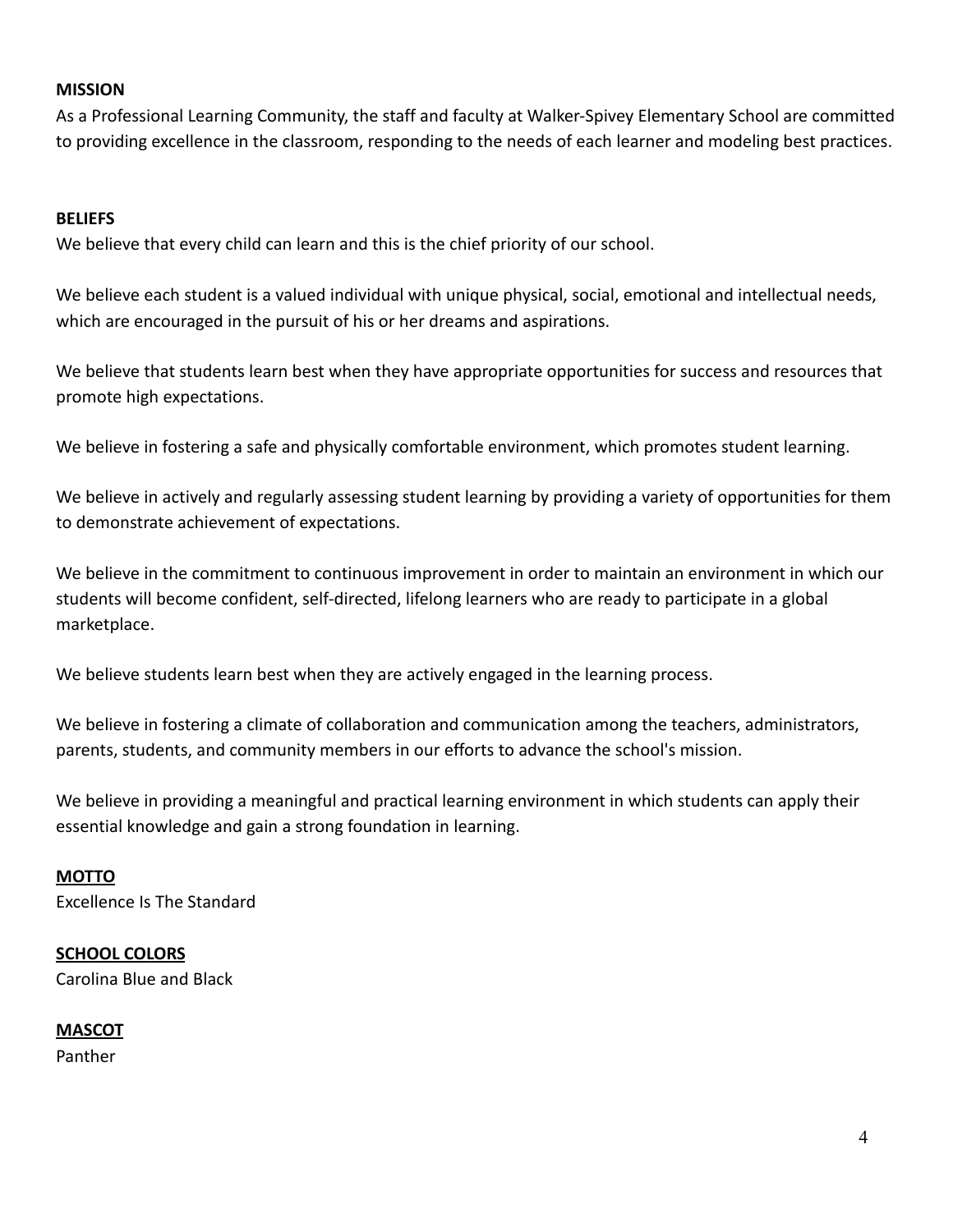#### <span id="page-4-0"></span>**STATEMENT OF PURPOSE**

Parents and students are encouraged to read this handbook carefully. Walker Spivey Elementary School rules and expectations are under the jurisdiction of, and in agreement with, the Cumberland County Board of Education adopted policies and guidelines. In addition to the information included in this handbook, county policies and rules are included with the registration material. If you have questions or concerns, please call the office for clarification. (910-483-5656).

#### **GENERAL PROVISIONS**

Students are expected to be present and on time whether instruction is face to face or online. They are expected to be prepared for schoolwork by having such tools as paper, pencil, notebooks, etc. Proper attitudes and cooperation are essential to learning. Students are expected to complete all assigned tasks and make up any work not completed.

All students will comply with all rules governing behavior and conduct. Unless otherwise specified, the *CCS Code of Conduct* shall apply to all students in the system before, during and after school hours. School rules shall apply while at school, in any school building, on any school premise, and on any school-owned vehicle or other school approved vehicle used to transport students to and from school or school activity, event, or function and during any period of time when students are subject to the authority of school personnel. This Policy applies to all students except as otherwise provided for in the IDEA, Section 504 of the 1973 Rehabilitation Act and the 1990 Americans with Disabilities Act. Procedures on implementing requirements for students with disabilities are found in Procedures and Guidelines for Exceptional Children's Program and Section 504/ADA Handbook.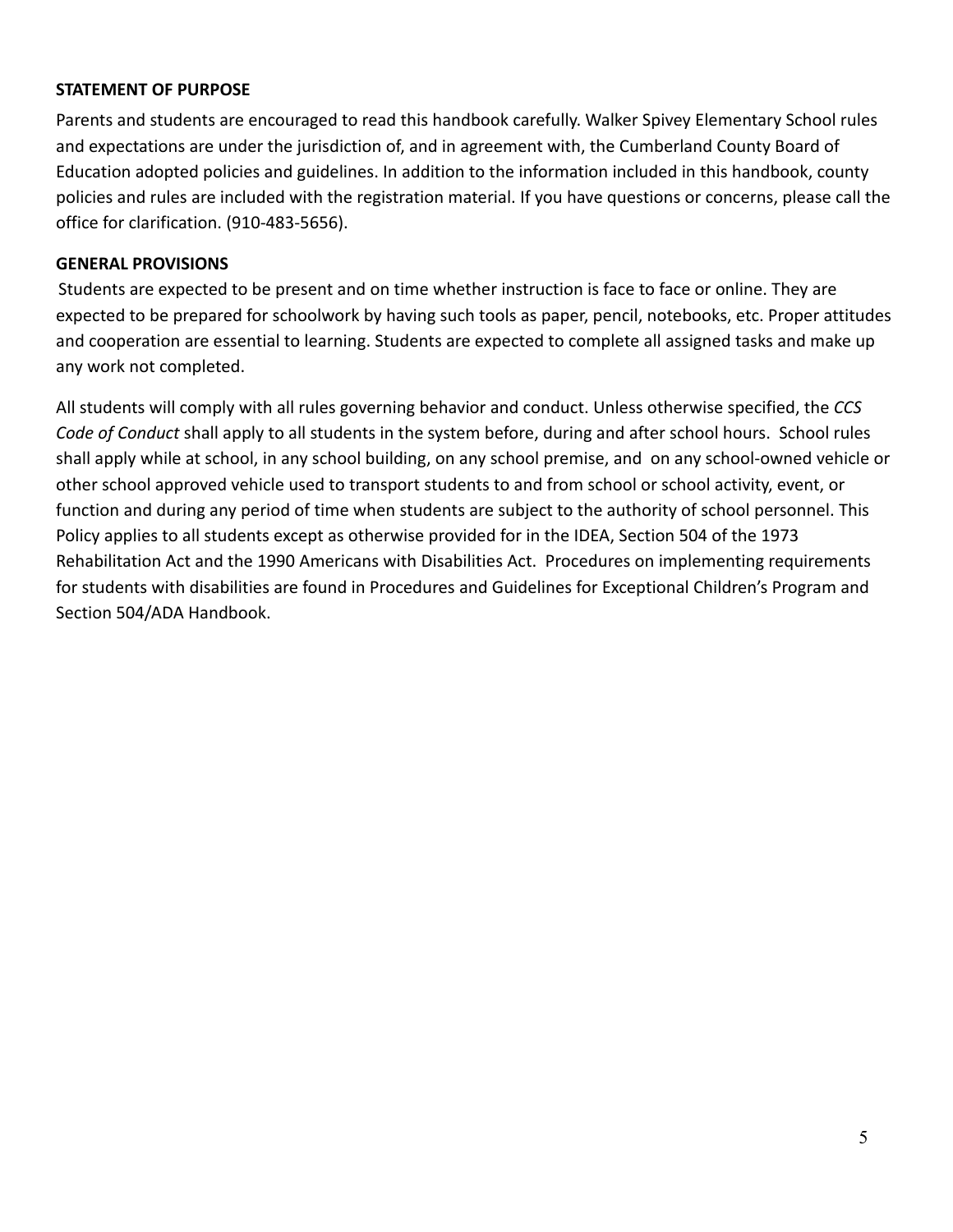## <span id="page-5-0"></span>**PARENT RIGHT TO KNOW STATEMENT PARENTS RIGHT TO KNOW STATEMENT**

In accordance with ESEA Section 1111(h)(6) *PARENTS RIGHT-TO-KNOW,* CCS is notifying every family of a student in a Title I school that you have the right and may request information regarding the professional qualifications of your child's classroom teachers and/or teacher assistants.

This information regarding the professional qualifications of your child's classroom teachers and teacher assistants includes, at a minimum, the following:

- 1. Whether the teacher has met State qualification and licensing criteria for the grade levels and subject areas in which the teacher provides instruction.
- 2. Whether the teacher is teaching under emergency or other provisional status through which State qualification or licensing criteria have been waived.
- 3. The baccalaureate degree major of the teacher and any other graduate certification or degree held by the teacher, and the field of discipline of the certification or degree.
- 4. Whether the child is provided services by teacher assistants and, if so, their qualifications.

If you would like to request the qualifications of your child's teacher and/or teacher assistant please contact the CCS Title I Office at 910-678-2637.

In addition, your child's school will notify you at any time your child has been taught for 4 or more consecutive weeks by a teacher not meeting state professional qualifications.

#### **DECLARACION DEL DERECHO A SABER DE LOS PADRES**

De acuerdo con la Sección 1111 (h) (6) de ESEA, DERECHO A SABER DE LOS PADRES, CCS está notificando a cada familia de un estudiante en una escuela de Título I que usted tiene el derecho y puede solicitar información sobre las calificaciones profesionales de su hijo. maestros de aula y / o asistentes de maestros.

Esta información con respecto a las calificaciones profesionales de los maestros y asistentes de maestros de su hijo incluye, como mínimo, lo siguiente:

1. Si el maestro ha cumplido con los criterios estatales de calificación y licencia para los niveles de grado y las materias en las que el maestro brinda instrucción.

2. Si el maestro está enseñando bajo un estado de emergencia u otro estado provisional a través del cual se ha renunciado a los criterios estatales de calificación o licencia.

3. El título de licenciatura del maestro y cualquier otra certificación de posgrado o título que posea el maestro, y el campo de disciplina de la certificación o título.

4. Si el niño recibe servicios de asistentes de maestros y, de ser así, sus calificaciones.

Si desea solicitar las calificaciones del maestro de su hijo y / o asistente de maestro, comuníquese con la Oficina de Título I de CCS al 910-678-2637.

Además, la escuela de su hijo le notificará en cualquier momento en que un maestro que no cumpla con las calificaciones profesionales estatales le haya enseñado a su hijo durante 4 o más semanas consecutivas.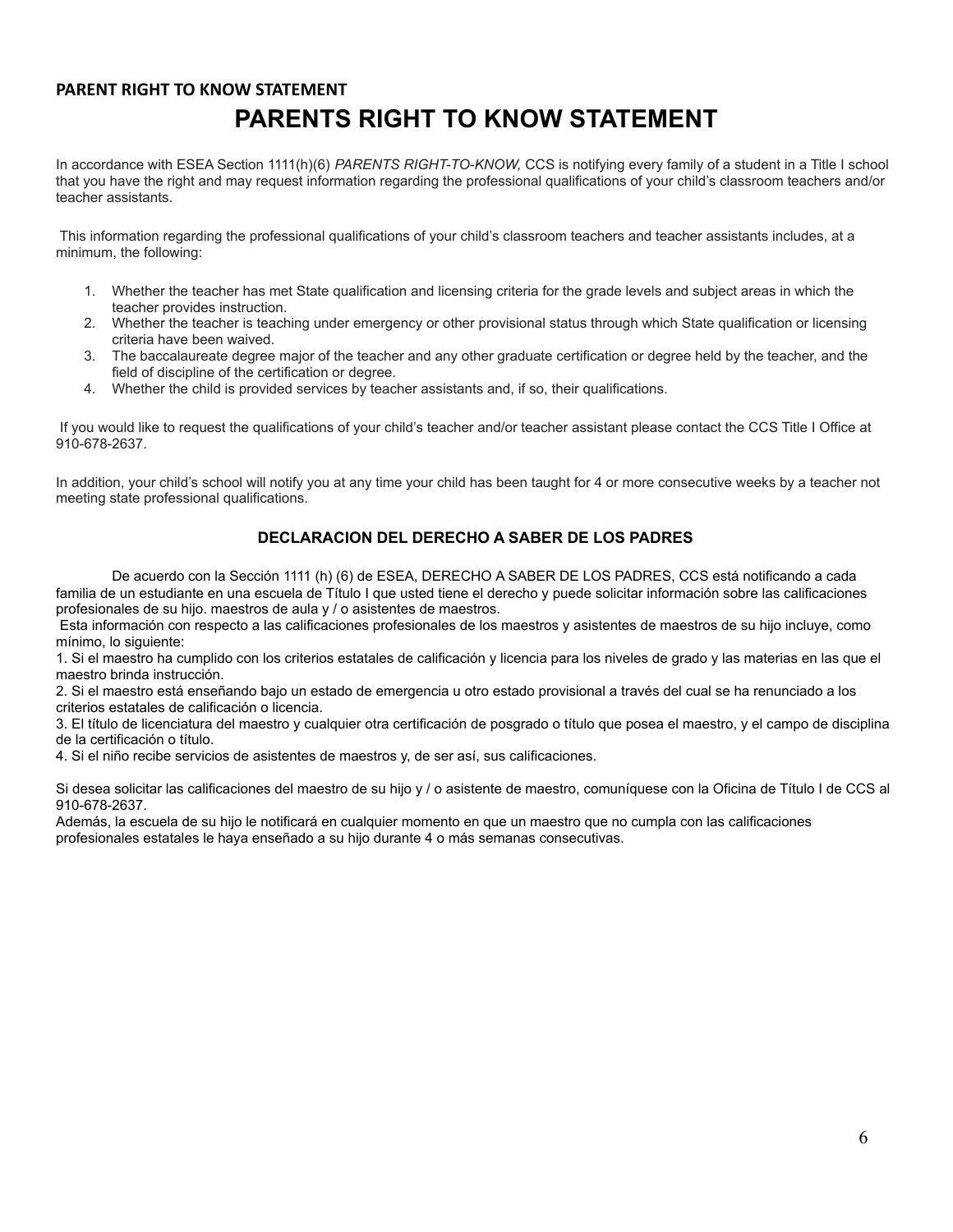#### **[2021-2022 Calendar](https://drive.google.com/file/d/1Dvr3IySf7pswANUZLqK4i_iTXoqrVwUa/view?usp=sharing)** *(live link to CCS calendar online)*

#### **August**

19- Open House 3-5pm 23- First day for students

#### **September**

September 6- Labor Day- No school September- 14 Grandparents Day Grades Pre-K,K &4th September- 15 Grandparents Day Grades 1st & 3rd September- 16 Grandparents Day Grades 2nd & 5th September 20 - Progress Reports Go Home September 23-Curriculum night/PTO September 27- SIT Meeting

#### **October**

October 6- National Walk to School Day October 14- RTA/Reading Curriculum Night October 15- End of 1st Grading Period October 18- Student Holiday October 22- Report 1 Goes Home October 22- Hispanic Heritage Celebration October 23-31- Red Ribbon Week

#### **November**

November 2- Student Holiday November 11- No School/Holiday Veteran's Day November 17- Progress Reports Go Home November 19- Native American Celebration November 22- SIT meeting 3:00-4:00 November 24- Teacher Workday November 25-26- No school- Thanksgiving Holiday

#### **December**

December 10- Winter Program 1 pm December 17- End of 2nd 9 weeks December 17- Early Release for students(End of 2nd Quarter) December 21 -January 5 (Winter Holiday) – No School

#### **January**

January 5- Students Return from Winter Break January 7- Quarter 2 Report Cards Go Home January 14- Awards Day January 17- MLK Holiday – No School January 24- SIT meeting 3:00-4:00

#### **February**

February 4- Quarter 3 Progress Reports go Home February 14- Student Holiday/Teacher Workday February 15- Student Holiday/Teacher Workday February 18- Black History Celebration February 28- SIT meeting 3:00-4:00

#### **March**

March 1-5- Read Across America Week March 10- End of Third Quarter Grading March 10- Math PIE Curriculum Night March 11- Student Holiday March 17- Quarter 3 Report Cards Go Home March 28- SIT meeting 3:00-4:00

#### **April**

April 12- Quarter 4 Progress reports go home April 14- Field Day April 15-22 - Spring Break April 25-SIT meeting 3:00-4:00 April 28- End of Year Curriculum Night

#### **May**

May 18- Awards Day- Kindergarten and 5th Grade Promotion Ceremony May 19- Awards Day Pre-K, 1,2,3,4 May 20- last student day- 2 hour early release- End of 4th Quarter May 23- SIT meeting

#### **June-**

June 3- Final Reports Card Mailed Home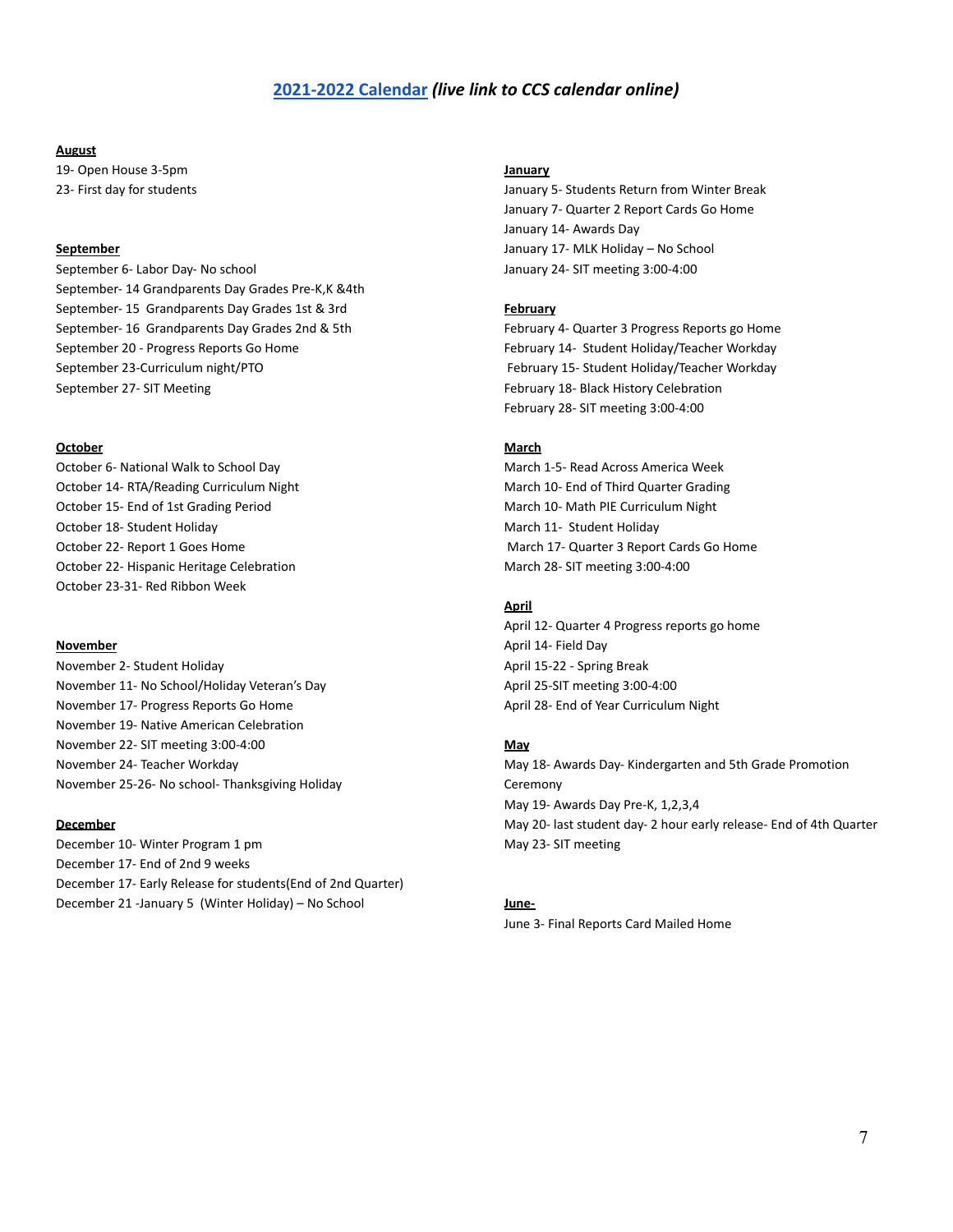## <span id="page-7-0"></span>**SCHOOL ADMISSION POLICY**

To be eligible to attend Walker-Spivey Elementary School, the child, or his parent/ guardian, or person having lawful control of the child shall reside in the attendance area or have been approved to attend by the Superintendent of Schools through the student assignment office.

## **PARENT/GUARDIAN CONTACT INFORMATION**

Please make sure that you supply the school with **current contact information for both the parent/guardians and any individual on the student's contact sheet**. This includes working home, cell and work phone numbers and addresses when possible. There are many times that the school may need to get in contact with someone for a student, such as in the case of illness or injury, emergencies, late pick-ups, conferencing, etc. **It is the parent/guardian's responsibility to make sure that all contact information is kept up-to- date**. As numbers and addresses change please make sure the school is made aware.

## **ATTENDANCE**

Attendance at school for children in North Carolina between the ages of 7 and 16 is mandatory. The following constitute valid/lawful absences from school, as long as satisfactory evidence of the excuse is provided:

- illness or injury
- quarantine
- court or administrative proceeding
- bona fide religious observations, or
- educational opportunity (the Educational Opportunity form must be completed and

approved by the principal prior to the absence).

**Parent notes should include the date of the absence, the specific reason for the absence, and the signature of the parent**. Excessive absences are detrimental to student success. A doctor's note is required when a student accumulates over 10 excused absences. If the teacher does not receive a written note within 3 days of the student returning to school for the child's absence, the absence will be coded unlawful. All other excuses, including vacations and leave periods, are unexcused/unlawful absences. After an accumulation of 3 unlawful absences, a letter of notification will be sent to parents. If you receive a letter, please be advised that you may be in violation of the compulsory attendance law. The school social worker will be notified and you may be prosecuted if these absences cannot be justified. We would, of course, like to avoid such actions by soliciting your cooperation in helping your child maintain regular school attendance. Students will receive recognition for perfect attendance each grading period only if the student is present every day, have no tardies, or early checkouts.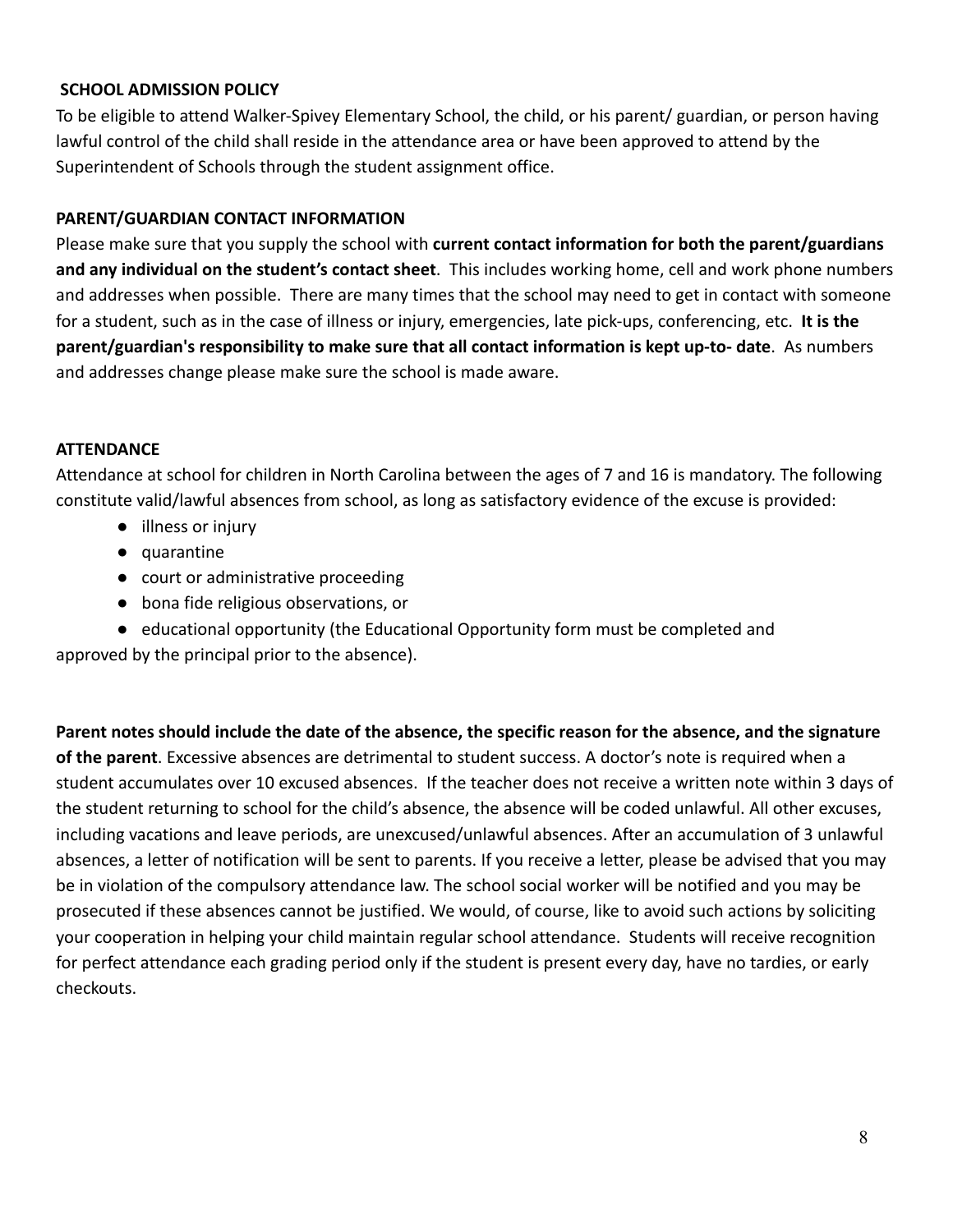#### <span id="page-8-0"></span>**ARRIVAL**

**Please do not drop off children at the school entrance before 7:10 a.m**. as there will be no adult supervision for them and we cannot ensure their safety. Arrivals after the 7:30 a.m. bell are required to report to the main office for a late slip. Students are to be dropped off at the doors closest to the cafeteria. There will be staff members present to help unload children from vehicles. When dropping students off, please enter the second driveway, the one directly in front of the main-office, and loop around towards the cafeteria. Please stay on the right-hand side of the drive to allow for buses to get through closest to the school. Breakfast is served from 7:10-8:00am each day. Students arriving will grab and go breakfast in the cafeteria each morning. **Breakfast will not be served after 8:00 a.m.**

## **TARDIES**

The **tardy bell rings at 7:25 a.m**. You must sign your child in if you arrive at or after the tardy bell. It is very important that students arrive on time daily to set a pattern of responsible behavior for the future. **If a child is tardy, a parent or legal guardian must come into the office, sign your child in, and obtain a pass** to class for your child. Students should report directly to his/her homeroom class upon receiving his/her late slip. The adult accompanying these students must sign the late log. Your child is considered tardy if he/she arrives at or after the 7:25 a.m. tardy bell. We stress the importance of being on time and ready to begin the day. Tardies will be observed closely. An official letter of notification and warning will be sent home after 3, 6, and 10 unlawful tardies. Work habits for later years are being established, so let us work together to eliminate tardies. Students picked up late, tardies, and early checkouts cannot exceed three in a nine-week grading period to qualify for perfect attendance recognition. Special incentives are provided for students that maintain superior attendance**.**

#### **EARLY CHECK-OUT**

Students leaving school before the regular dismissal time must be checked-out through the office by the person picking them up. Please do not go to the classroom. Office personnel will notify the assigned teacher for student dismissal from class. A sign-out log is used for students leaving school. To be counted present for the day, the check-out time must be after 11:15 a.m. There will be **no check-out after 1:30 p.m**. **Only parent/guardian(s) may pick a child up from school**, unless written permission is given by the parent/guardian (this is School Board policy). Office personnel will confirm the identity of all individuals checking a student out from school and will verify any written notes. This will ensure that all students are safe and accounted for. If you know that your student will need to leave school early please write a note to the teacher so that we can have the child ready to go when needed.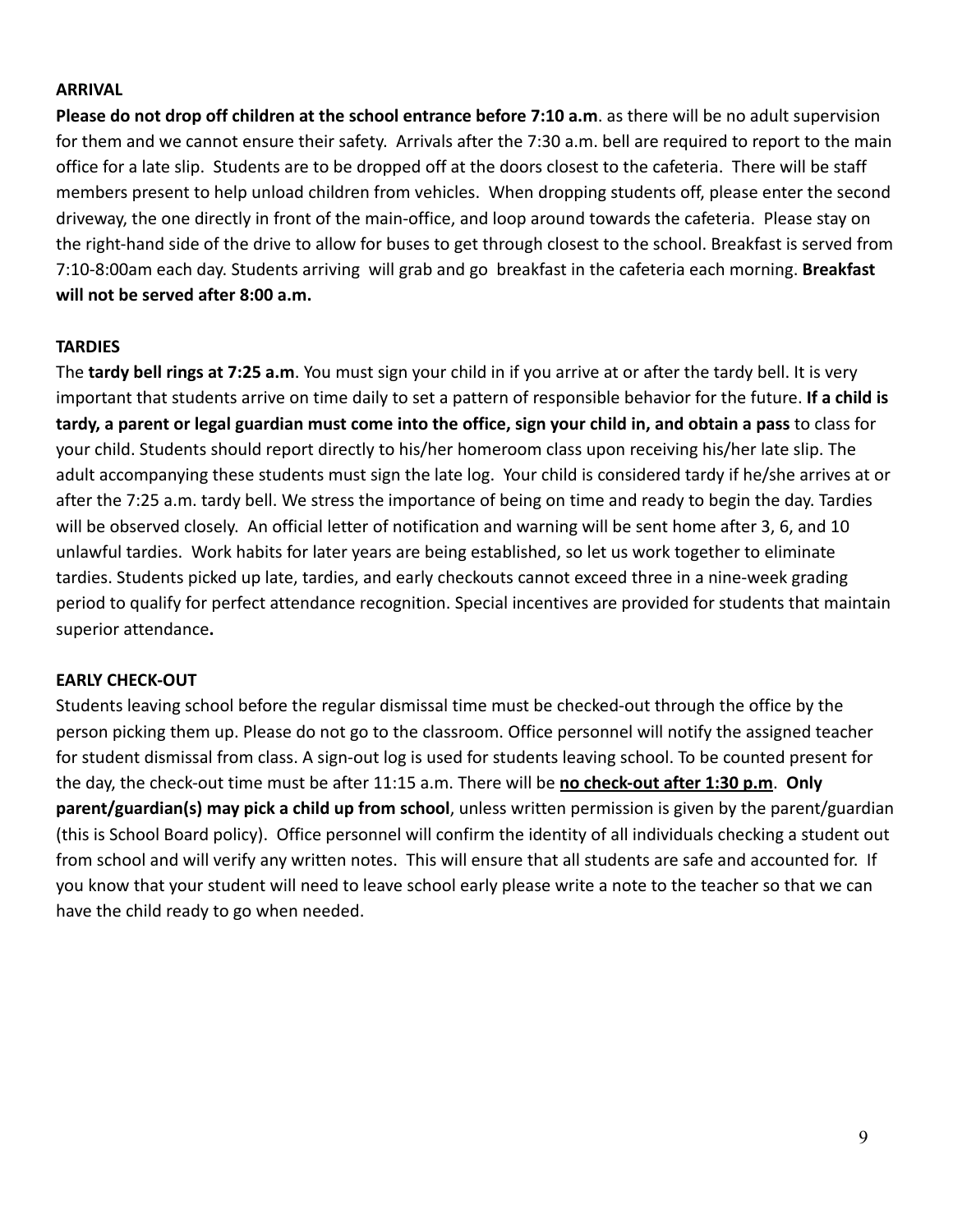#### <span id="page-9-0"></span>**AFTER SCHOOL DISMISSAL**

Individuals and daycare providers picking up students should be parked at school, no later than 2:10 p.m. **All vehicles should enter through the second drive, closest to the main office, and loop around to the cafeteria. Parents should refer to the map sent home at the beginning of the year. Parents will be given student name cards for student pickup. Parents must bring cards for pickup and display them in their front window. Staff members will bring children to vehicles as they arrive. Only adults that are on the student's check-out form may pick a child up from school, unless written permission is given by the parent/guardian. Staff will verify any written notes. This will ensure that all students are safe and accounted for.** For safety reasons, all pickup vehicles should leave campus as soon as possible. Buses will leave campus no later than 2:25 p.m.

#### **DAILY SCHEDULE**

| $7:15$ a.m.              | Doors open for students      |
|--------------------------|------------------------------|
| $7:15$ a.m. $-8:00$ a.m. | <b>Grab and Go Breakfast</b> |
| $7:25$ a.m.              | <b>Warning Bell</b>          |
| $7:30$ a.m.              | <b>Tardy Bell</b>            |
| 2:10 p.m.                | Dismissal Bell               |

## *\*Note: Late Students: Students arriving after 8:00 a.m. will not be served breakfast*

## **SCHOOL DELAYS DUE TO INCLEMENT WEATHER**

In the event of inclement weather or an emergency, all students will be released at a time designated by the Board of Education. The dismissal time will be announced repeatedly on all radio stations and area TV stations. A telephone message will also be sent to the primary phone number you have provided the school. **Please make sure our school has correct phone numbers**. School-wide and community-wide communication will be phoned to you, especially in the event of an emergency.

## In the case of a change in school schedule due to weather:

- The buses will run regular routes. If you cannot be home, please arrange for childcare with a friend or family member. Please discuss this possibility with your child(ren) to better prepare them in case this situation occurs.
- The established early dismissal time for all schools is two hours earlier than regular dismissal time.
- Make up days for inclement weather will be announced as the need arises.
- Breakfast **will not** be served if a two-hour delay is announced. Please ensure your child eats breakfast at home.
- Lunch **will be** served.
- Students must be at the bus stop 10 minutes prior to the established pick-up time.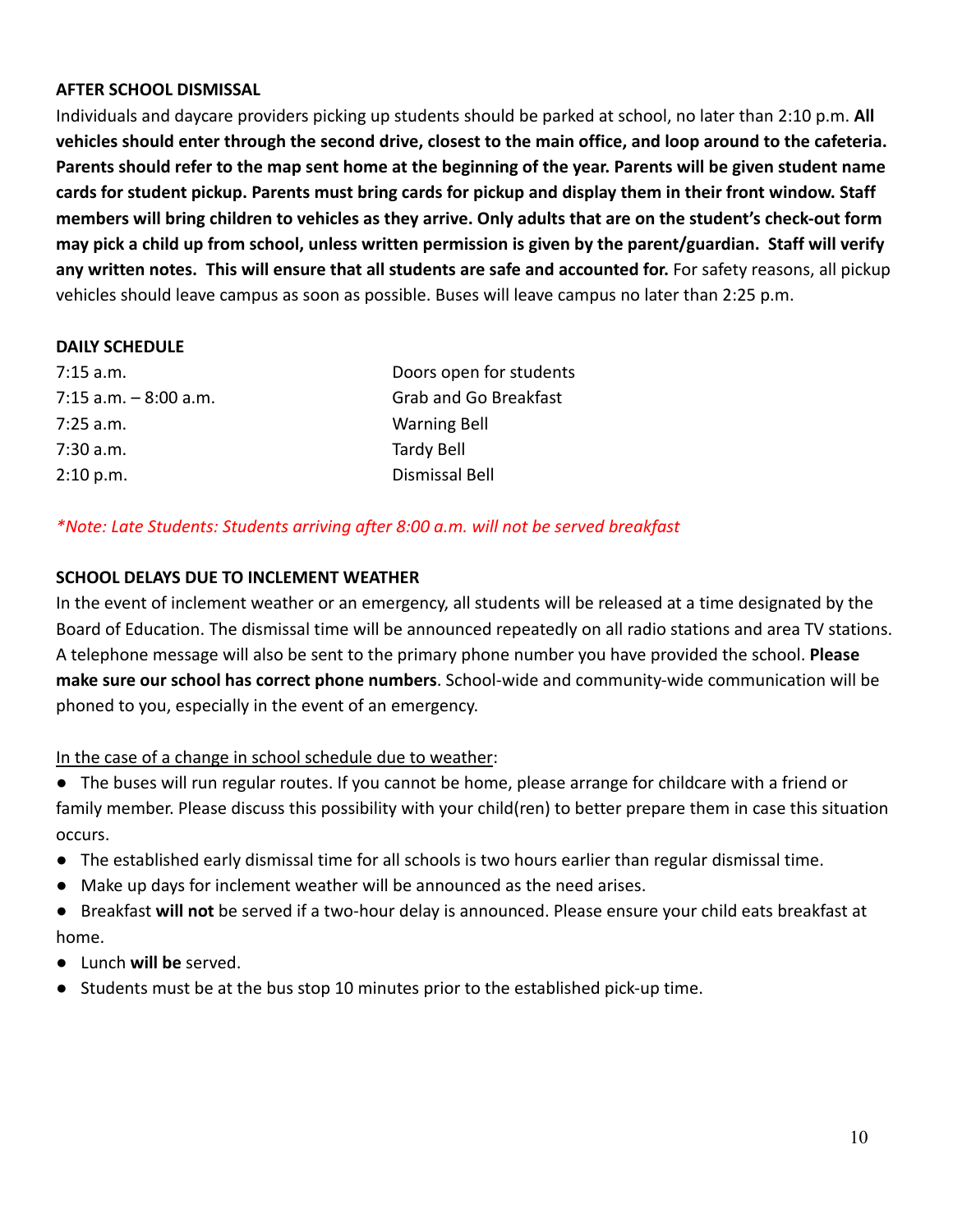## <span id="page-10-0"></span>**WITHDRAWING AND TRANSFERRING STUDENTS**

- 1. **Notify the school office and the classroom teacher several days in advance of the intent to transfer**.
- 2. All books or other items belonging to the school must be turned in or reimbursement made prior to withdrawing the student. When the data manager confirms fees are paid, the transfer paperwork will be released.
- 3. The withdrawal form must be signed by the teacher, librarian, cafeteria manager and principal to obtain clearance in order to send records to the new school. We will not interrupt instructional time for an employee to complete his/her portion of the form. We request at least a 24-hour notice so that the withdrawal form can be completed and that confirmation of fees is paid in full.
- 4. On the day of withdrawal, the parent must come to the school and pick up the transfer form.
- 5. Any student that leaves school before the end of the term and does not enroll at their new location will be marked absent and are subject to North Carolina laws regarding attendance. A home visit will be conducted by our social worker. Grades will reflect any work missed during the absences of the final days. The principal must clear students who do not complete the school year. Report cards will not be released before the end of the day on the last day of school.

## **IMMUNIZATIONS**

Please ensure proper immunizations before your child begins school. This will prevent unnecessary absences, as students will not be allowed to attend without required immunizations.

North Carolina General Statute # 130A-1569 (a) requires the parent or legal guardian to furnish proof of the following immunizations:

- 5 doses DTP\*/Dtap- Five doses: no pertussis on or after age 7; series complete if 4th dose is on/after the fourth birthday; 3 doses Td requires if series began on or after the 7th birthday.
- 4 doses Oral Polio\*/IPV Four doses of vaccine; Series complete if 3rd dose is given on or after the 4th birthday, no polio on or after age 18.
- 2 MMR (measles, mumps, rubella)- Measles: Two doses at least 30 days apart, first dose on or after 12 months of age, second dose before K-1 entry, two doses required if child entered K-1 on or after 07/01/1994. Mumps/Rubella: One dose on or after 12 months of age.
- 3 Hepatitis –B- three doses series required for K-1 entry, if born on or after 07/01/1994
- 1-2 HIB\*- HIB is not given if child is 5 years or older; 4 (or three if PedvaxHib) doses in primary series; Series complete at least 1 dose given on or after 07/01/1994.
- 1 dose Varicella given on or after 12 months of age if born on or after 04/01/01.

If proper evidence has not been presented in a timely manner that the required immunizations have been completed, we have no choice but to dismiss your child until evidence is shown. The dismissal will be sent to you, the Health Department, Cumberland County Schools Healthful Living Department, and a copy will be kept on file in your child's record.

Please contact the Healthful Living Office at 910-678-2406 with questions.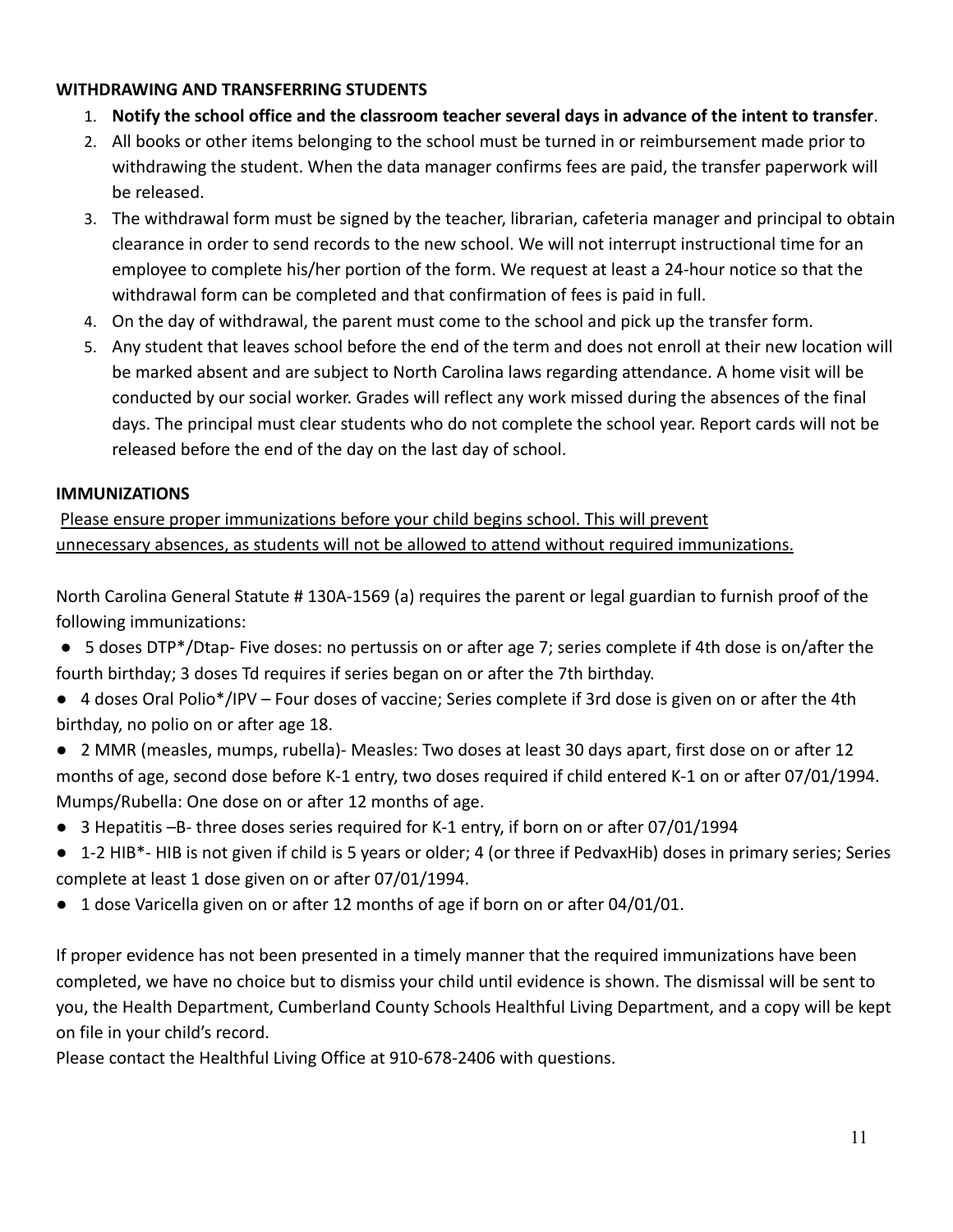## <span id="page-11-0"></span>**SCHOOL BUS TRANSPORTATION**

In an effort to ensure the safety and well-being of each student who rides a bus, and to avoid confusion later on, the Bus Discipline Policy has been established and outlines rules and expectations so that each student may have a safe bus ride to and from school. **Pre-K and kindergarten students must be met at the bus stop by a parent or responsible adult. A waiver must be signed in order for a 1st grade or 2nd grade student to walk home unattended from the designated bus stop.** This waiver will be sent home the first day of school or inside the registration packet.

#### **BUS RULES**

**School transportation service is a privilege; it is not a right**. While riding a school bus, students must obey the directives of the school bus driver for the safety of all riders. Failure to adhere to established rules of conduct, will lead to suspension from the bus and/or school. The following conduct is specifically prohibited:

1. Delaying the bus schedule. **Adults are not permitted to board a school bus**.

- 2. Fighting, smoking, using profanity or refusing to obey the driver's instructions.
- 3. Tampering with or willfully damaging the school bus or equipment.
- 4. Possessing or using drugs or intoxicating beverages.
- 5. Boarding or getting off at an unauthorized stop.
- 6. Distracting the driver's attention by *participating in* disruptive behavior.
- 7. Failing to observe established safety rules and regulations.
- 8. Willfully trespassing upon a school bus.

9. Violating any other rule of the Student Code of Conduct while on the school bus, at the bus stop, or on any other school vehicle.

- 10. Any object that is considered a weapon according to the CCS CODE OF CONDUCT.
- 11. No eating on the bus.
- 12. No non-instructional items (toys, food, etc.) on the bus.
- 13. CCS issued devices need to remain in the child's book bag throughout the bus route.

The Assistant Principal or Principal will handle any inappropriate behaviors demonstrated by students that have been reported by the bus driver. (**Upon the fourth offense, the student may be removed from the bus for the remainder of the year**.)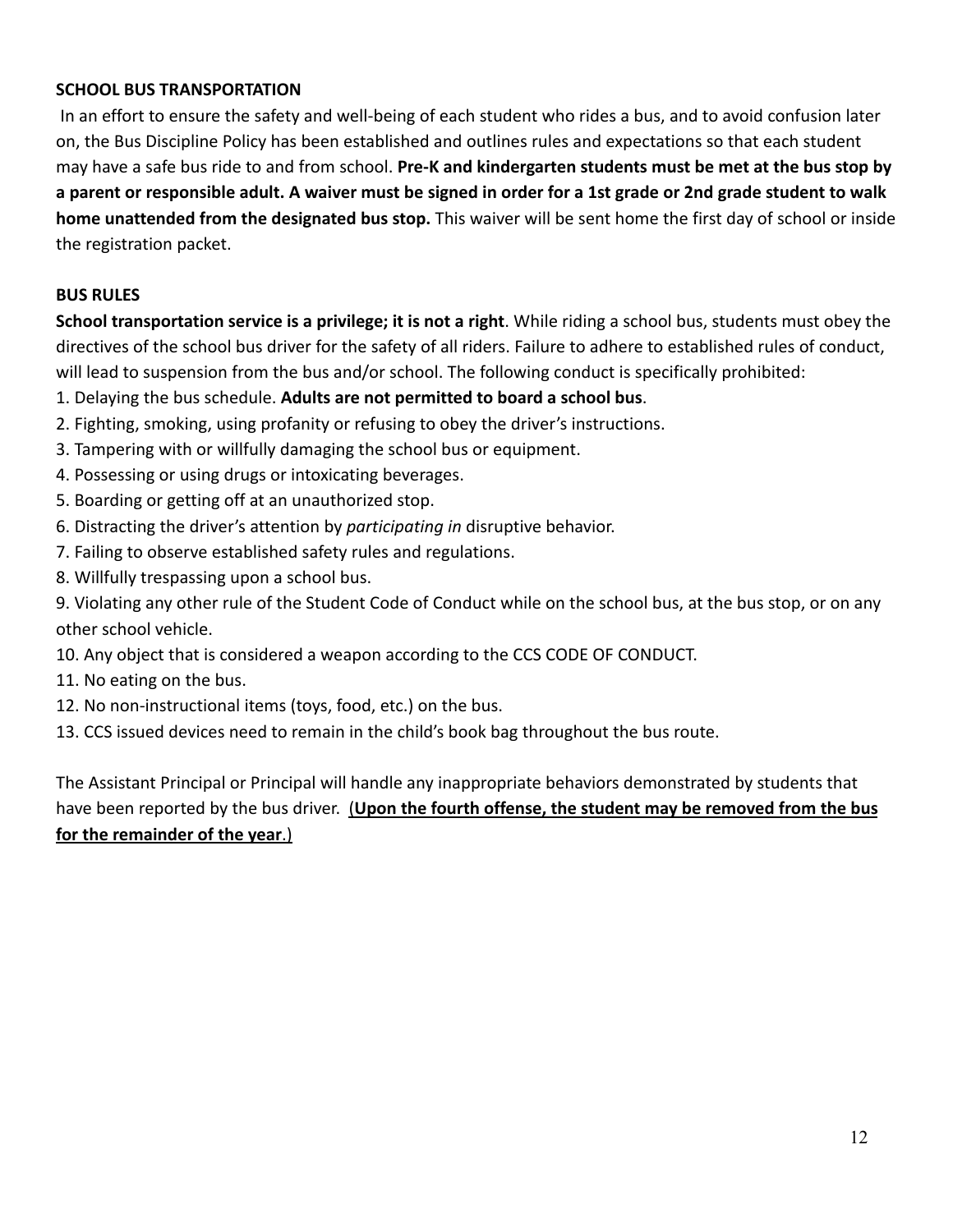#### **ASSIGNED BUSES**

School buses pick students up at neighborhood entrances and street corners. **Bus stops in front of homes are not permitted unless approved by the Cumberland County Schools Transportation Office**. All students living more than 1 mile from our school may ride a school bus. Most buses are new and equipped with the latest safety features. Drivers are experienced and love driving your children to and from school. Please discuss bus safety with your student(s.)

#### **WALKERS**

Students walking to school should select the safest and most direct route. In most cases, staff members will be present to help escort students off of school property safely.

#### **CAR RIDERS**

Students living within a mile of Walker-Spivey Elementary School are considered car riders. All other students with the exception of "out of district" students are asked to ride the school bus or day care transportation due to limited space on our campus for vehicles.

#### **DAYCARE TRANSPORTATION**

Parents must provide the classroom teacher with information as to:

- 1. Name of Daycare
- 2. Telephone Number
- 3. Address
- 4. Identify who will pick up the student(s)

**Anytime there is a change in daycare transportation the parent or guardian must notify the teacher or school in writing (please include a working phone number in the note)**. Teachers will provide you with the necessary paperwork.

## **CHANGE IN TRANSPORTATION**

**Parents are urged to leave students in school for the full school day**. It is the parent/guardian's responsibility to inform the school **in writing** if there is to be a change in the regular mode of transportation from school for a child. We **cannot** accept the child's word that there has been a change in the mode of transportation on a given day. Unless notified in writing, we will send your child home in the regular established manner. **We cannot make transportation changes over the telephone**. Any change in bus transportation must have approval of the principal/designee.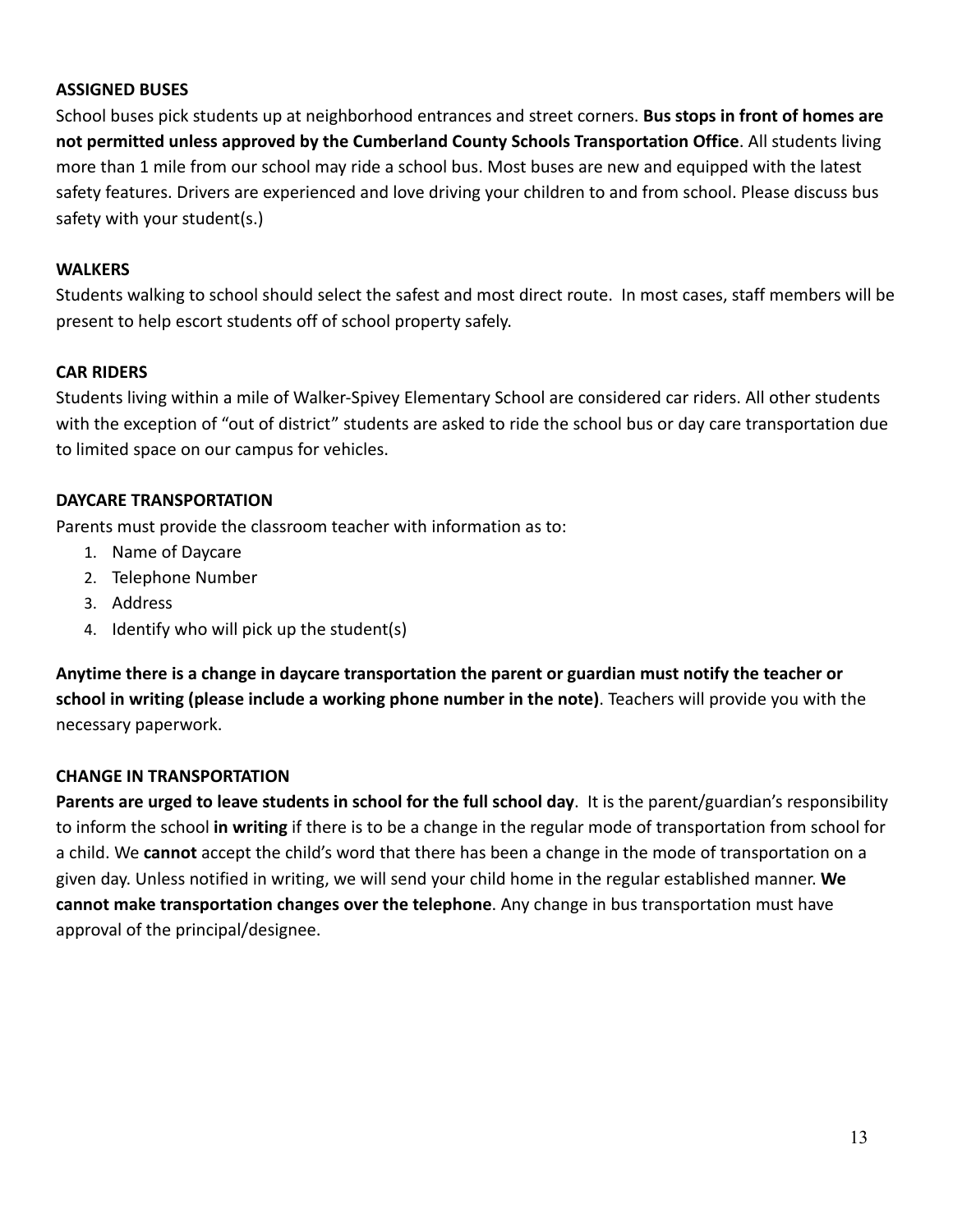#### **SCHOOL CODE OF CONDUCT**

Each student is provided a copy of the Cumberland County Schools "Student Code of Conduct". Students are responsible for knowing the rules of our school and - while on school grounds - adhering to all of those rules. Students come to school to learn and grow as young citizens. Any behavior that impacts the safety and learning of others will not be tolerated. Please review the "Student Code of Conduct" booklet with your child. The faculty and staff at Walker-Spivey Elementary School fully support and implement the rules and policies contained therein on a consistent basis.

## **MAKE-UP WORK FOR SUSPENDED STUDENTS**

If a student is suspended from school, he/she may be assigned work during the suspension. Work must be made up within five days. An opportunity to make any missed assignments and/or tests will be offered.

#### **VOICE LEVELS**

The following **Voice Levels** have been put into place to ensure that all stakeholders understand appropriate noise levels throughout the school.

- **Level 0** No Noise For the hallways, restrooms and independent work.
- **Level 1** Whisper/Spy Voice For conferences, the lunch room and working with a partner.
- **Level 2** Soft Voice For Group work.
- **Level 3** Teacher Voice For class discussions and answering questions.
- **Level 4** Outside Voice To be used outside only.

In order to help maintain stability and discipline within the school, teachers will continually work to teach, model, and reinforce appropriate behaviors. We will strive to provide positive feedback to students when they make good choices.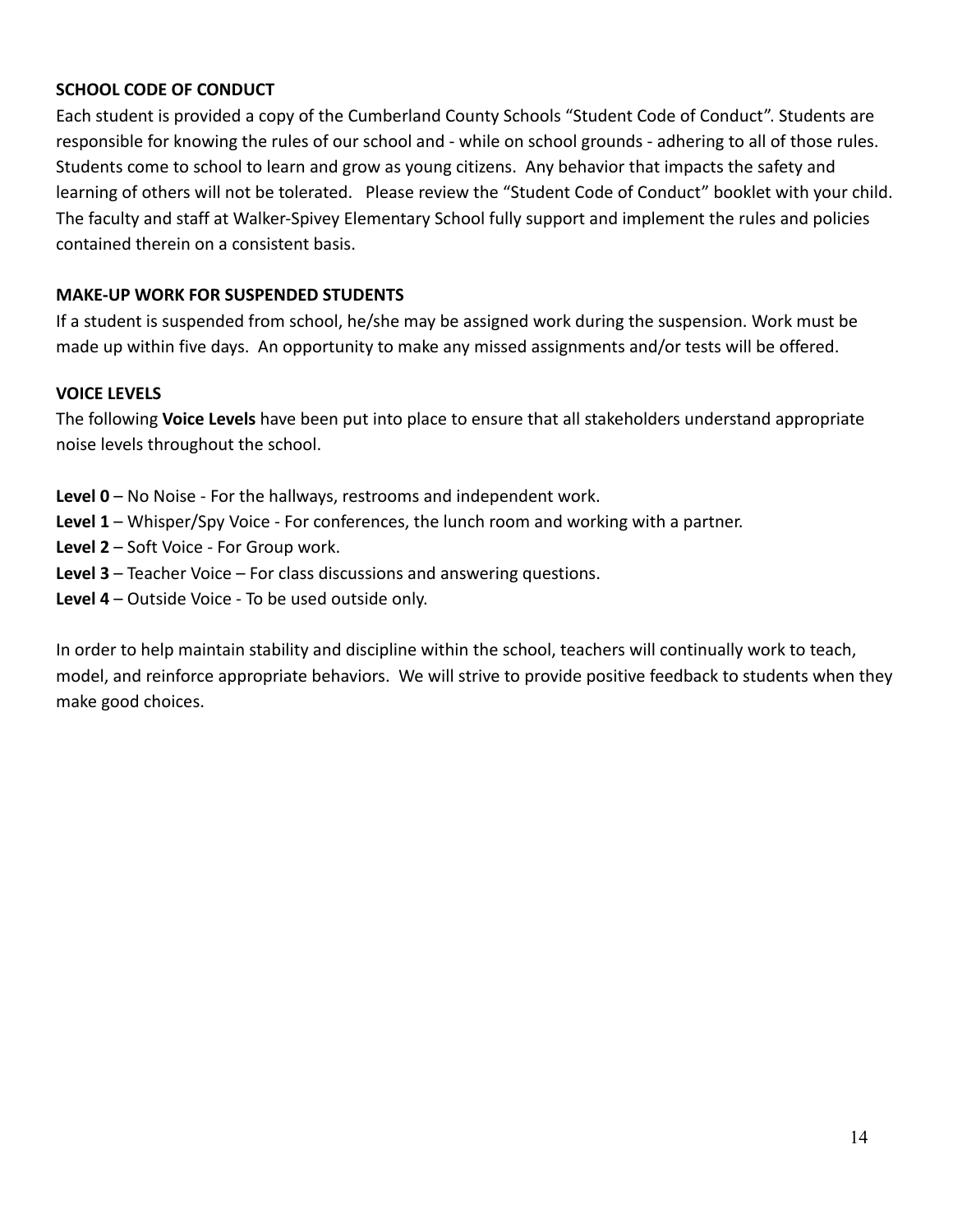#### **SCHOOL EXPECTATIONS**

All students must follow the rules of the school as outlined in the Cumberland County Schools "Student Code of Conduct". Each teacher will have his/her own individual classroom management plan and procedures. Repeated violations of the classroom plan may result in a referral to administration.

The school-wide matrix below has been put in place so that **all adults in the building understand the expectations of students.** At Walker-Spivey Elementary School, students always **R.O.A.R**. That is, they show good **Respect, Order, Academics and Responsibility**.

| I show                | <b>Hallways</b>                                                                                                                 | Cafeteria                                                                                                                                                                      | Restroom                                                                                         | Playground                                                                                                                                            | Assembly                                                                                                                 | <b>Bus</b>                                                                                                                                                   | <b>Media</b>                                                                                                                      |
|-----------------------|---------------------------------------------------------------------------------------------------------------------------------|--------------------------------------------------------------------------------------------------------------------------------------------------------------------------------|--------------------------------------------------------------------------------------------------|-------------------------------------------------------------------------------------------------------------------------------------------------------|--------------------------------------------------------------------------------------------------------------------------|--------------------------------------------------------------------------------------------------------------------------------------------------------------|-----------------------------------------------------------------------------------------------------------------------------------|
| <b>RESPECT</b>        | - Silently wave to<br>people you<br>know.<br>- Maintain a<br>Level 0 voice.                                                     | - Demonstrate<br>good manners.<br>- Clean up after<br>yourself.                                                                                                                | - Wash vour<br>hands.<br>- Respect the<br>privacy of<br>others.<br>- Clean up after<br>yourself. | - Share<br>equipment.<br>- Talk positively.<br>- Invite others to<br>join.                                                                            | - Applaud at the<br>appropriate<br>time.<br>- Sit all the way<br>down at all<br>times.<br>- Raise your hand<br>to share. | - Talk positively.                                                                                                                                           | -Place books on<br>the correct cart.<br>-Handle books<br>with care.<br>-Use a<br>shelf-marker.                                    |
| <b>ORDER</b>          | - Use your<br>walking feet.<br>-Stay in a straight<br>line on the right<br>side.<br>- Stay an arm's<br>length from the<br>wall. | - Maintain a<br>Level 0 voice in<br>line and a Level 1<br>voice after you<br>eat.<br>- Enter and Exit<br>in a silent,<br>straight line.<br>- Sit at assigned<br>or first seat. | - Enter and Exit<br>in a silent<br>straight line.<br>- Maintain a<br>Level 0 voice.              | - Enter and Exit<br>in a straight,<br>silent line.<br>- Line up at the<br>first signal in a<br>straight, silent<br>line.<br>- Be actively<br>engaged. | - Enter and Exit<br>in a straight,<br>silent line.<br>- Sit in assigned<br>area on straight<br>rows.                     | - Sit seat to seat.<br>back to back, bag<br>in lap.<br>- Enter and Exit<br>in a straight,<br>silent line.<br>- Whisper only to<br>the person next<br>to you. | -Maintain a Level<br>0 voice.<br>-Enter and exit in<br>a straight, silent<br>line.<br>-Keep all 4 chair<br>legs on the<br>ground. |
| <b>ACADEMICS</b>      | -Follow adult<br>directions.<br>- Know where<br>you are going.<br>- Have a hall pass<br>at all times.                           | - Follow adult<br>directions.<br>- Follow & Stop<br>at appropriate<br>marks.                                                                                                   | - Return to class<br>in a timely<br>manner.                                                      | - Follow adult<br>directions.<br>- Be a problem<br>solver.                                                                                            | - Be an active<br>listener.                                                                                              | - Follow adult<br>directions.                                                                                                                                | -Follow adult<br>directions.<br>-Always scan<br>your folder and<br>then your books.                                               |
| <b>RESPONSIBILITY</b> | - Keep hands,<br>feet, body parts<br>and objects to<br>yourself.                                                                | - Eat only your<br>food.<br>- Keep hands,<br>feet, body parts<br>and objects to<br>yourself.                                                                                   | - Keep hands,<br>feet, body parts<br>and objects to<br>yourself.                                 | - Stay in assigned<br>area.<br>-Keep hands,<br>feet, body parts<br>and objects to<br>vourself.                                                        | - Keep hands,<br>feet, body parts<br>and objects to<br>yourself.                                                         | - Keep your<br>hands, feet, body<br>parts and objects<br>to yourself.                                                                                        | - Return books<br>on time.<br>- Follow proper<br>book care.<br>- Keep hands,<br>feet, body parts<br>and objects to<br>vourself.   |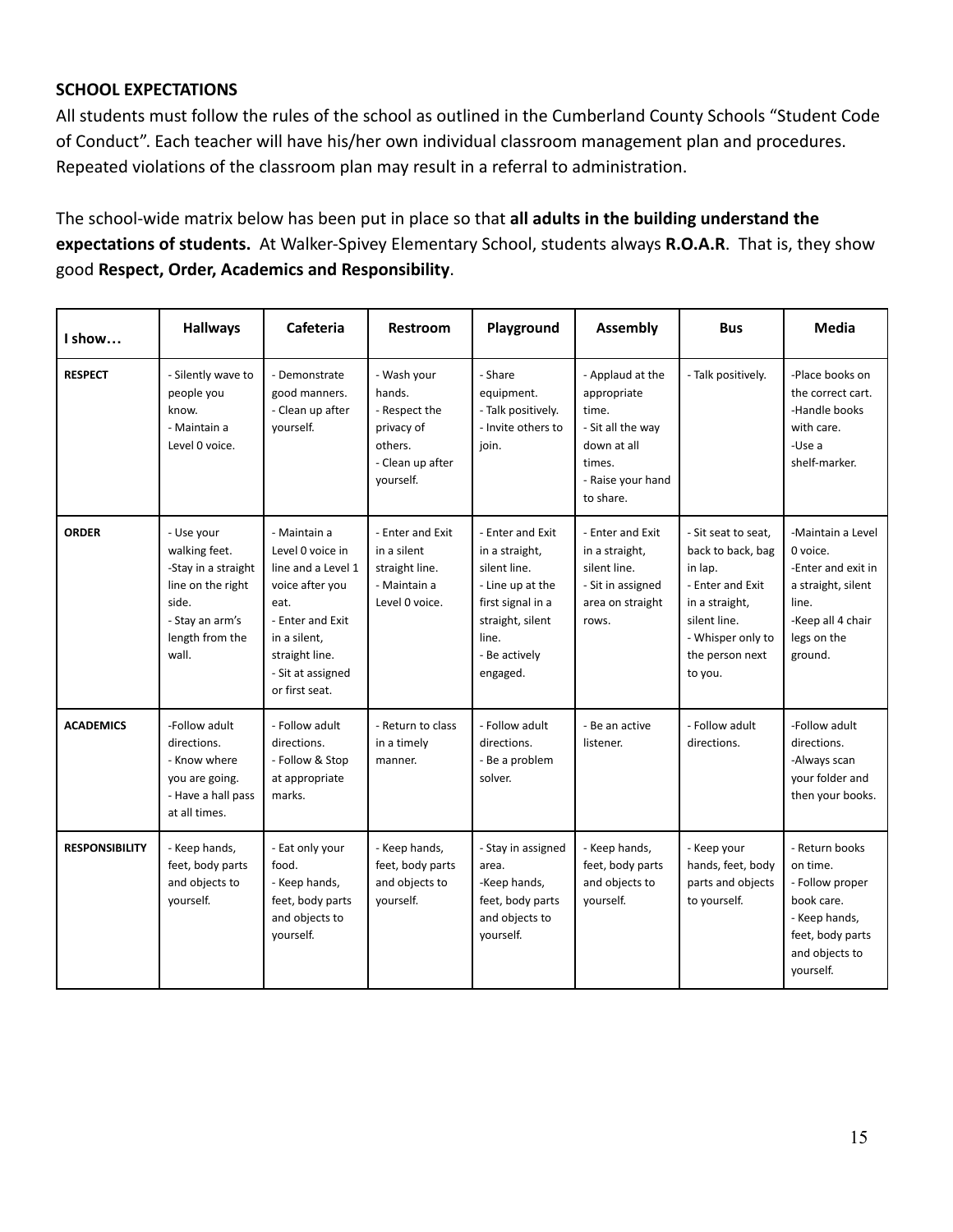#### **BEHAVIOR REINFORCEMENT**

Since lifelong learning depends in part on learning to make responsible choices, the staff at Walker-Spivey has developed a discipline plan which gives every student guidance in making good choices about their behavior and thus an opportunity to learn in a positive, nurturing environment.

Walker-Spivey Elementary is a PBIS school. PBIS stands for Positive Behavior Interventions and Support. That means that we place a high focus on the positive behaviors our students show.

To reward these positive behaviors, we have put in place a reward system using Class Dojo. Panther PAWS are given to students who have great behavior and positive attitudes. The Panther PAWS earn students specific incentives.

PBIS also involves a system for negative behavior. We have created a consequence continuum in which students are given opportunities to correct minor behaviors before a major referral is filed. Each time a minor infraction is documented, your child's teacher will notify you via a note or phone call. This keeps you informed and up to date on the behaviors occurring in the classroom.

## **CONSEQUENCES**

Students who are unable to adhere to county and school rules will face disciplinary action as outlined in the Cumberland County Schools Student Code of Conduct. Although teachers will review this book during the first weeks of school, **it is the responsibility of all parents/guardians to review this booklet with their student(s).** Students who are found to have broken school rules will face disciplinary actions according to the Cumberland County Schools Student Code of Conduct. During the period that a student is suspended, he/she is prohibited from entering the grounds of any school in the Cumberland County Public School System and from attending any school-related function without expressed permission of the building principal. All disciplinary action will be determined by school administration.

## <span id="page-15-0"></span>**AWARD PROGRAMS**

Students are allowed to receive special recognition each nine weeks through our Awards Day Program. Parents are encouraged to attend and participate in the ceremonies with their children. The time and date of these ceremonies will be communicated throughout the year.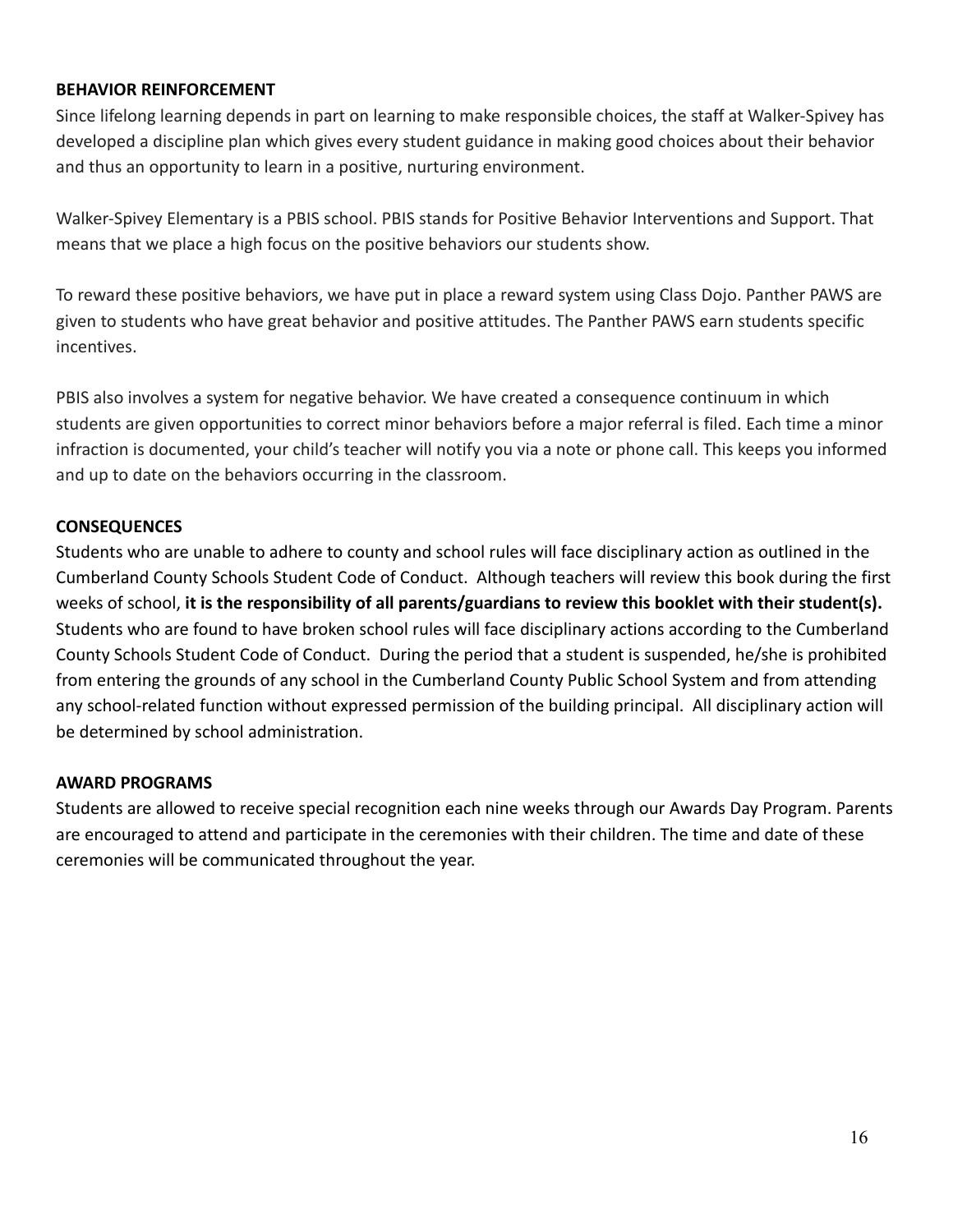## <span id="page-16-0"></span>**DRESS CODE -** *UPDATE: Uniforms will not be required for the 2021-2022 school year.*

School dress contributes to the school atmosphere. A clean, neat, appropriately dressed student advertises the fact that he/she respects himself/herself in a way designed to win respect from others. The School Spirit Dress Code for The Walker-Spivey School is required of all students. Students are advised to dress with good taste and in doing so contribute to the general pride of our school. It is the responsibility of the parent/guardian to purchase the following items:

- **Shirts**-Solid (polo style or oxford style dress shirt) light blue, white, navy, or black
- **Sweaters** Solid (Same colors as listed above)
- **Pants/Shorts**-Tan, navy or black.
- **Skirts, Jumpers, Capris** Tan, navy or black
- **Shoes** Tennis or boots. No sandals, open toe, high heels or distracting footwear
- **Socks/Stockings-** Solid colors only light blue, white, navy, or black

Below you will find the guidelines for our dress code. It is imperative that these guidelines are followed throughout the year.

## **GUIDELINES**

- Shirts need to be tucked in at all times
- Students need to wear a belt if their pants have belt loops, no sagging
- School T-shirts and jeans or uniform bottoms can be worn on Fridays ONLY. Jean should not be ripped, torn or cut up.
- Shorts, skirts, etc. must be at the knee or below.
- Hats are not allowed to be worn inside the building
- Students are not to wear sandals, flips-flops, or high heels to school.

**Spirit Wear** – T-shirts are available for purchase and sweatshirts are available for pre-order only. Payments are accepted through School Cash Online. Parents may order these items in the front office. More information will be provided at Open House

## **Policy Code: 4316 Student Dress Code**

The board believes that the dress and personal appearance of students greatly affect their academic performance and their interaction with other students. The board requests that parents outfit their children in clothing that will be conducive to learning. Generally, dress and grooming standards as determined by the student and his or her parents will be deemed acceptable. However, the board prohibits appearance or clothing that does the following:

1. violates a reasonable dress code adopted and publicized by the school, including a uniform dress code approved by the board;

2. is substantially disruptive;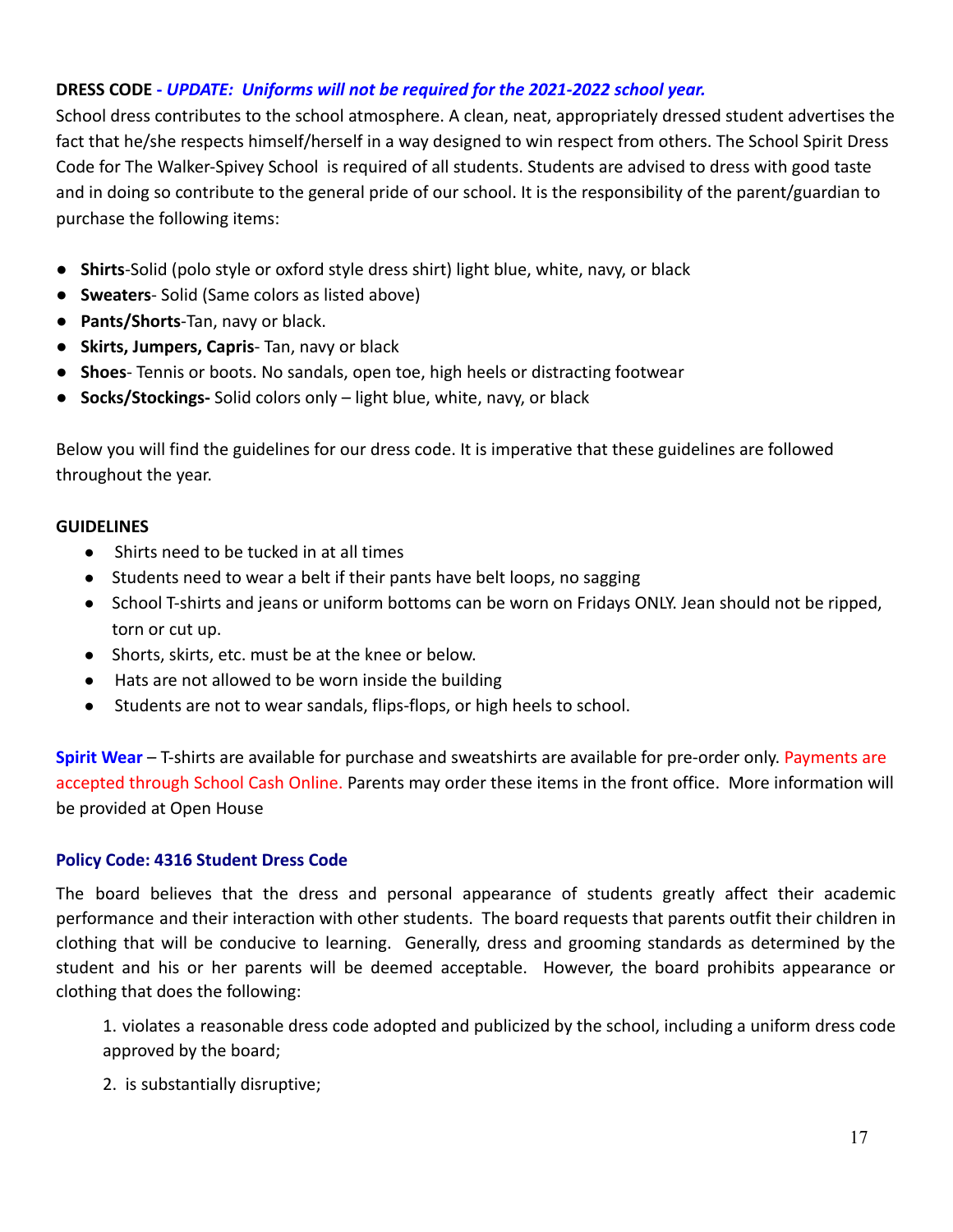- 3. is provocative or obscene;
- 4. endangers the health or safety of the student or others;
- 5. promotes products or activities that are illegal for use by minors or
- 6. is destructive to school property.

A student who is not in compliance with this policy or a school dress code will be given a reasonable period of time to make adjustments so that he or she will be in compliance. Failure to comply will result in the student being removed from school until his or her appearance or clothing meets school system policy or rules. The student's parent or guardian will be notified prior to any such removal.

## <span id="page-17-0"></span>**ADMINISTRATIVE PROCEDURE FOR UNIFORM DRESS IMPLEMENTATION**

**I**. Students are expected to adhere to uniform dress policies as developed by the School and approved by the Board of Education.

**II**. A student may request exemption from a school's prescribed uniform dress plan by making the request for exemption to the school principal. Appropriate documentation must accompany the request.

A. Medical exemptions require a doctor's note that states, in specific terms, the clothing that cannot be worn.

B. Religious exemptions require a copy of applicable doctrine and a letter from an official of the religion with which the student is affiliated.

**III**. If a student refuses to adhere to an established uniform dress policy and does not claim any of the exemptions stated above, the school will take the following steps as appropriate.

## **A. First Offense:**

The school will notify the student and the parents of the specific violation and request a change of clothing from the parent. A letter outlining appropriate uniform dress will be sent home. The student will be given two days to comply. The school will determine if there is a valid need for financial assistance that prevents compliance with the uniform dress policy.

## **B. Second Offense:**

The parent will be contacted with a request for a change of clothing for the student. A disciplinary conference may be conducted for non-compliance with the policy.

## **C. Subsequent Offenses:**

The parent will be contacted with a request for a change of clothing for the student. The school may provide a temporary change of clothing that complies with stated policies, if needed. A disciplinary conference may be conducted for non-compliance with the policy.

**IV**. Parents of students who do not meet any of the exemptions, but refuse to cooperate with the policy will be requested to meet with the principal and to write a letter explaining their reasons for non-compliance. Principals will reinforce the value of the policy and the need for complete cooperation. At the request of the principal, the appropriate Executive Director will meet with the parents.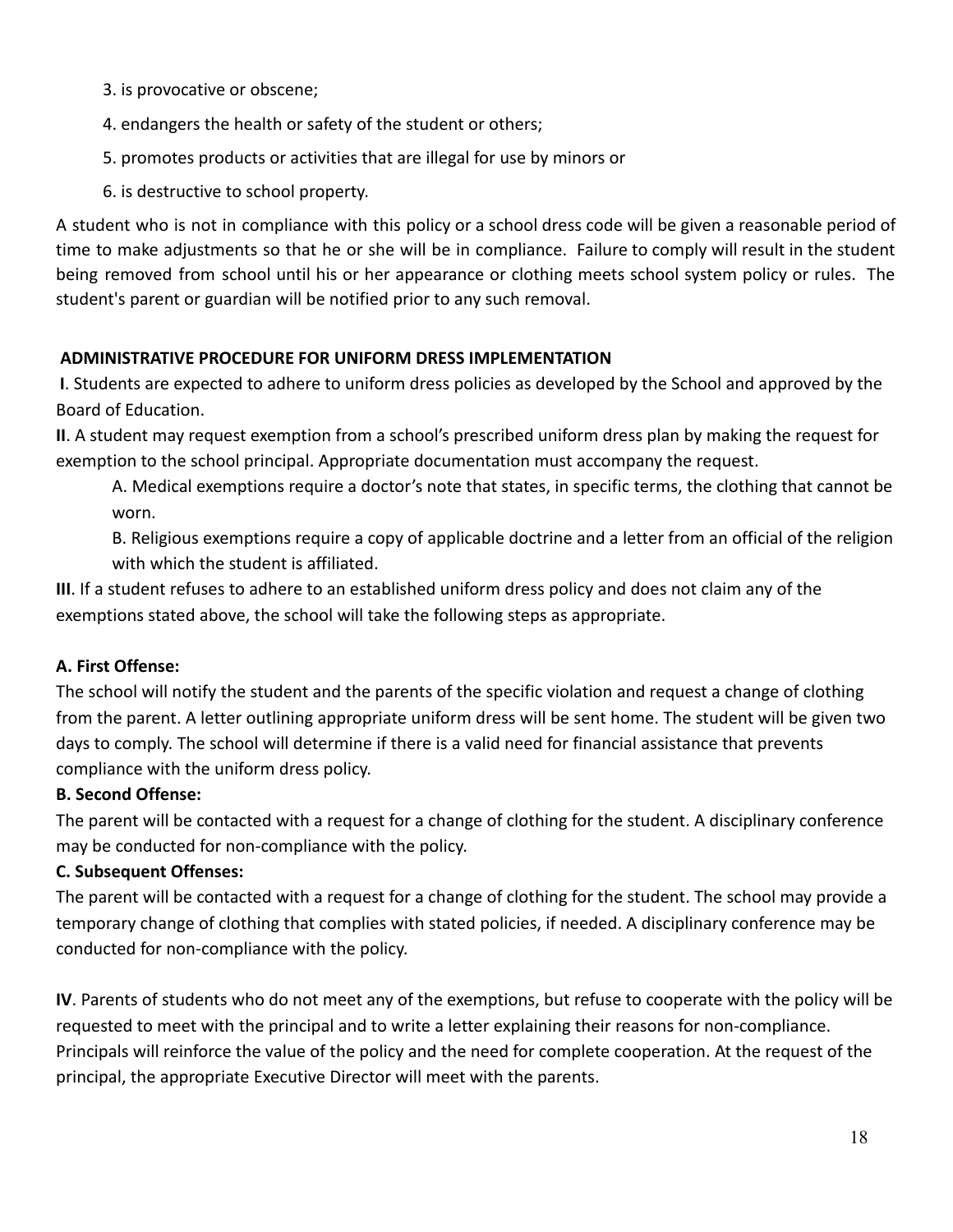#### **SYSTEMWIDE GUIDELINES FOR APPLICATION AND CONTENT OF STUDENT DRESS CODES** *Regulation Code:* **4316-R4**

The student dress code is to be applied fairly and consistently without regard to race, gender, or other inherent traits or characteristics. Principals or their designees shall make reasonable accommodations for religious, educational, medical, or disability-related reasons and for cultural celebrations.

The policy does not apply to school-sanctioned uniforms and costumes approved for athletes, choral, band, dance, or dramatic performances. Except as specifically noted in the policy based on an exception or accommodation, the policy applies at all times when students are present on school property or in attendance at official, school-sponsored events.

#### **BACKPACK AND PURSE POLICY**

Students will not be permitted to use a backpack, fanny pack, or any other types of carrying bags during the school day. They are permitted to use backpacks to carry books and supplies to and from school but are not permitted to carry them between classes.

At the end of the school year, in order to ensure a safe and orderly close-out procedure, the Administration reserves the right to limit backpacks from being allowed to be brought to school.

#### <span id="page-18-0"></span>**NON-EDUCATIONAL ITEMS AT SCHOOL**

Students are prohibited from bringing items such as electronic games, iPods, sunglasses, candy, cell phones, shoes with wheels, trading cards and/or other questionable items unless given prior authorization. These items will be confiscated and placed in an administrative office. Students will be informed that their parents must pick up the items in question.

## **SELLING OF GOODS AND ARTICLES**

Students are prohibited from selling items that are not sponsored by the school. Items and money will be collected by the school. The items and money will not be returned to the student(s).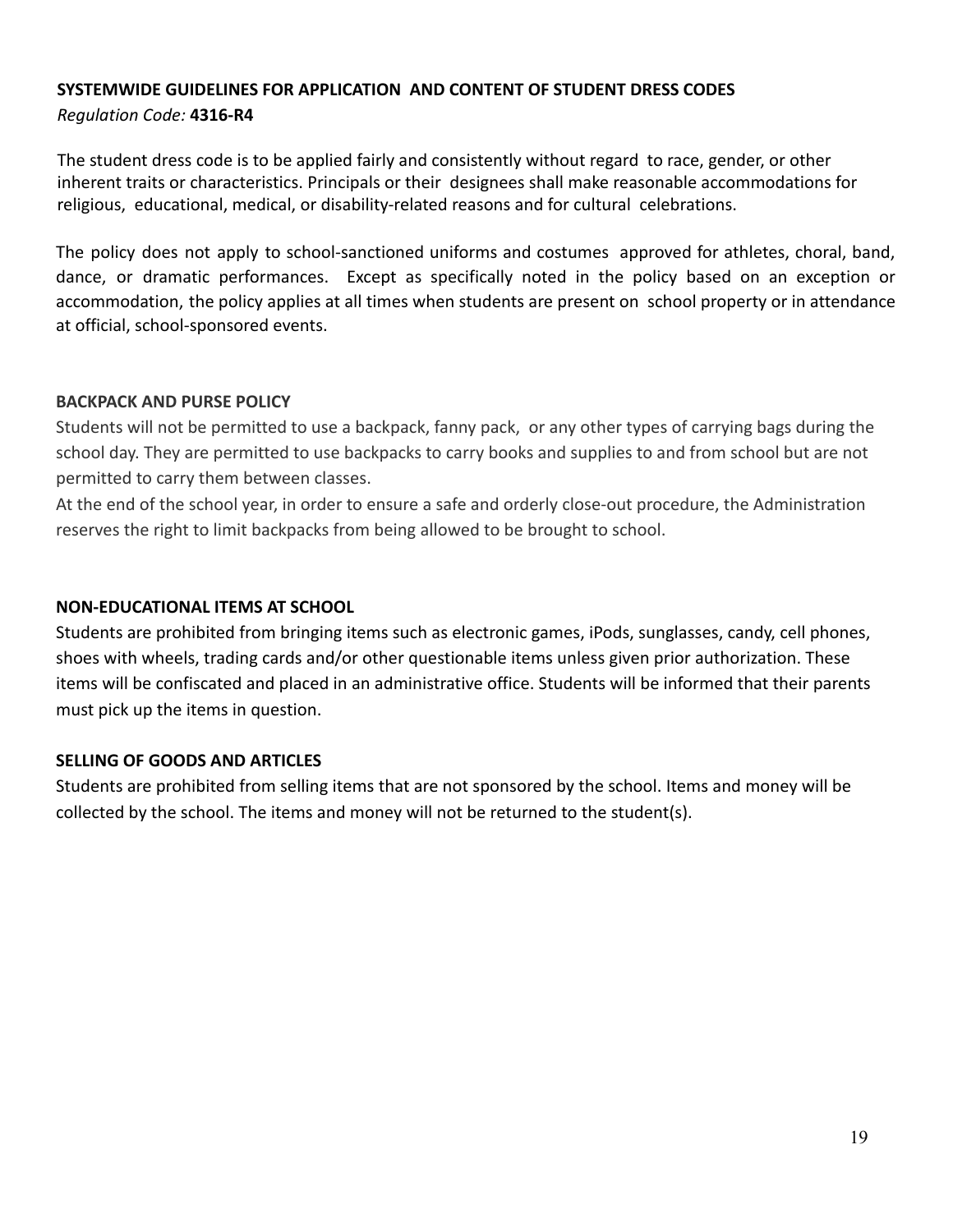#### **FIELD TRIPS**

Students are required to have a written permission form signed by his/her parent or guardian before going on any school-sponsored trip. The permission form must be returned (3) days prior to the trip**. Phone calls from parents or guardians will not be accepted as permission to attend field trips**. Failure to comply may result in your child not attending the school-sponsored trip.

Field trips are for students. Additional adult chaperones to monitor students may be needed. Chaperone safety duties will always include supervising small groups of students on the bus, in restrooms and at the field trip destinations. Only Walker-Spivey Elementary students are permitted to attend field trips. If you are asked to chaperone, please do not bring children that are not Walker-Spivey Elementary students or students that are not designated to attend the trip. Chaperones are invited by the teacher to assist and can follow the school bus or charter bus depending on the makeup of the field trip. **For your child's safety and the safety of all students, we ask that you do not caravan behind, in front of or around school buses or charter buses during a field trip. The location will be shared prior to the trip so the chaperone may meet the student there. Student Uniform dress code will be in place for field trips, unless otherwise stated in the field trip letter..** Fees include entry to locations and transportation. The fee is shared among all students and chaperones therefore **refunds are not permitted.**

#### **LOST AND FOUND**

Any personal belongings found on school grounds should be turned in to the office to be put in the lost and found box. Any student missing personal belongings should check for them in the lost and found box. The school cannot be responsible for money, books, clothing, etc. left unattended. Items that have not been claimed after a reasonable amount of time will be turned over to a charitable organization.

## **SAFETY DRILLS**

A variety of safety drills are conducted throughout the year. The State Law requires fire drills at regular intervals. Tornado drills and school lockdowns will be held periodically. It is essential that everyone obeys orders promptly and follows prescribed procedures immediately.

#### <span id="page-19-0"></span>**CELEBRATIONS/PARTIES**

All students' birthdays will be recognized through our school announcements on a daily basis. Cupcakes or snacks are allowed to celebrate your child's birthday at school. **ALL SNACKS MUST BE STORE BOUGHT and brought to the front office or in by the student. ARRANGEMENTS FOR CELEBRATIONS MUST BE MADE WITH THE TEACHER AND CAN BE NO LONGER THAN 15 MINUTES. ALL CELEBRATIONS MUST OCCUR AFTER THE STUDENT'S ASSIGNED LUNCH TIME and parents are not permitted to attend.**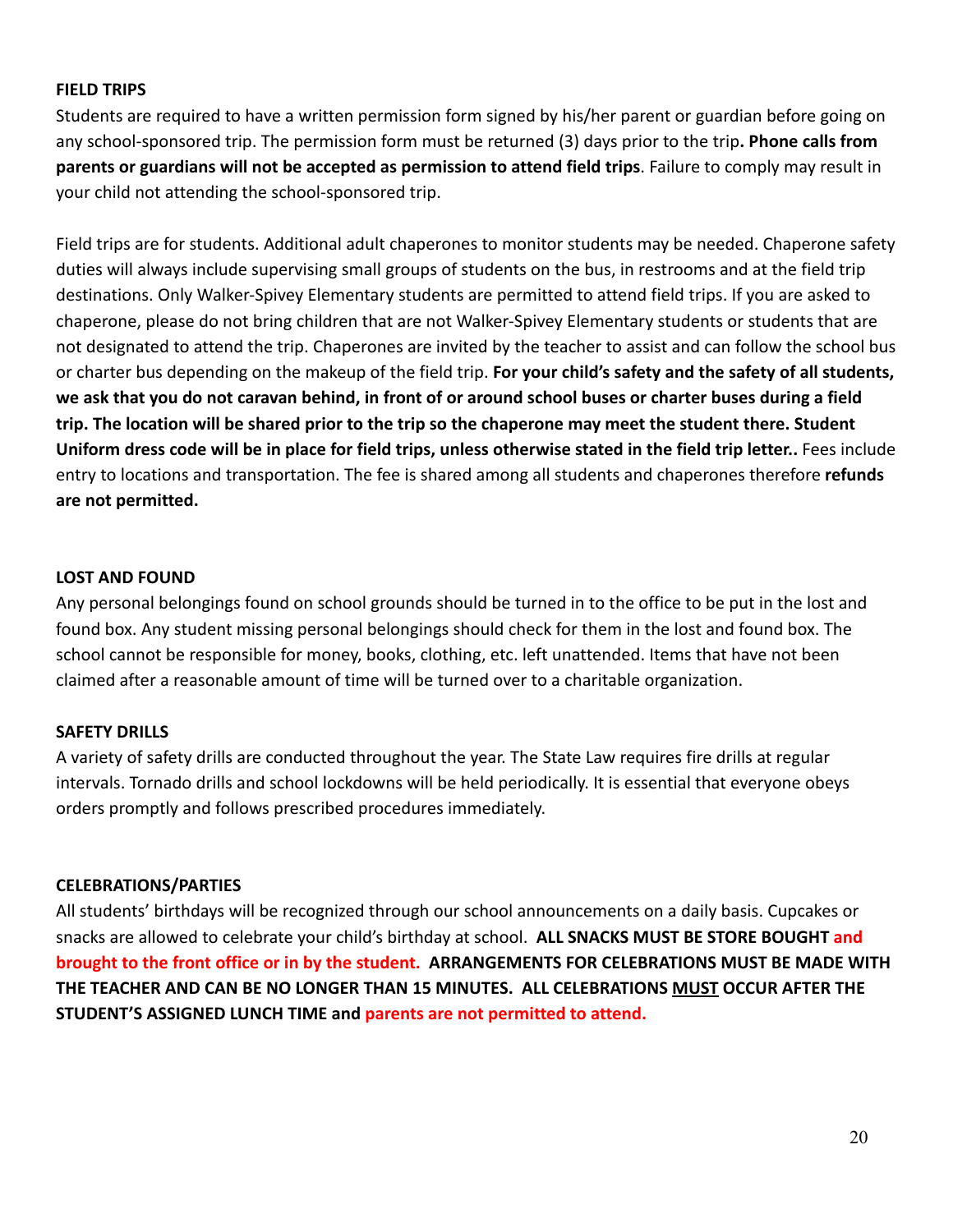## **CAFETERIA POLICIES**

The cafeteria is an extension of the classroom and should encourage students to practice good citizenship. Good manners and proper home training should be displayed at all times. Violators of established rules will receive redirection when needed.

Due to Child Nutrition Guidelines students are not allowed to bring canned or bottle soda or food from outside restaurants or stores into the cafeteria. All food purchased in the cafeteria must be eaten in the cafeteria. Outside food sources are not allowed in the cafeteria. Please see Celebrations/Parties on page 19 for more specific information. Please consult Child Nutrition at (910) 678-2502 with any questions.

#### **MEDICATION**

**Medication is prohibited from being transported to and/or from school by students.** It is against the law to administer medicine to a student unless a doctor's letter of authorization is on file. Students should not carry any over-the-counter or prescription drugs in their possession. If students are using prescribed medication, the parent or guardian of the student must transport the medication and is required to complete the proper forms provided by the office. This includes a signed doctor's statement authorizing the medication. A log will be kept of the administration of medication at school. School staff members are not permitted, by law, to administer non-prescription medication at school. These over the counter medications must be given at home or by the parent/guardian.

Medications for students may be given in school if proper documentation is completed by the parent and the physician. **Students may NOT transport medication or keep medication on their person unless the Emergency Self Authorization Form is submitted and back up medication is provided to the school.** Only emergency type medications may be carried by students. Parents must bring medication to school, check-in and sign out medication with the medication clerk. The school has three medication clerks, and a public health school nurse, who is present one day each week. The public health school nurse is available for phone triage as needed. The school district retains the right to reject a request for administration of medication.

#### **ILLNESS OR INJURY AT SCHOOL**

If your child becomes ill or injured at school the teacher, nurse, or other school personnel will contact the parents/guardian as soon as possible. Please provide your correct telephone number(s) for the home and add any emergency numbers of relatives or friends to assist in notifying you as soon as possible. If an incident occurs, you will receive an incident form after the principal signs it.

#### <span id="page-20-0"></span>**PARENTAL INVOLVEMENT**

Parent involvement is a major area of emphasis. We need your presence in the school and your input by volunteering to work on various school committees. Walker-Spivey Staff is counting on you to join our PTO organization. Annual dues are \$5.00. Through your words and actions, you can show your child you support them in every way.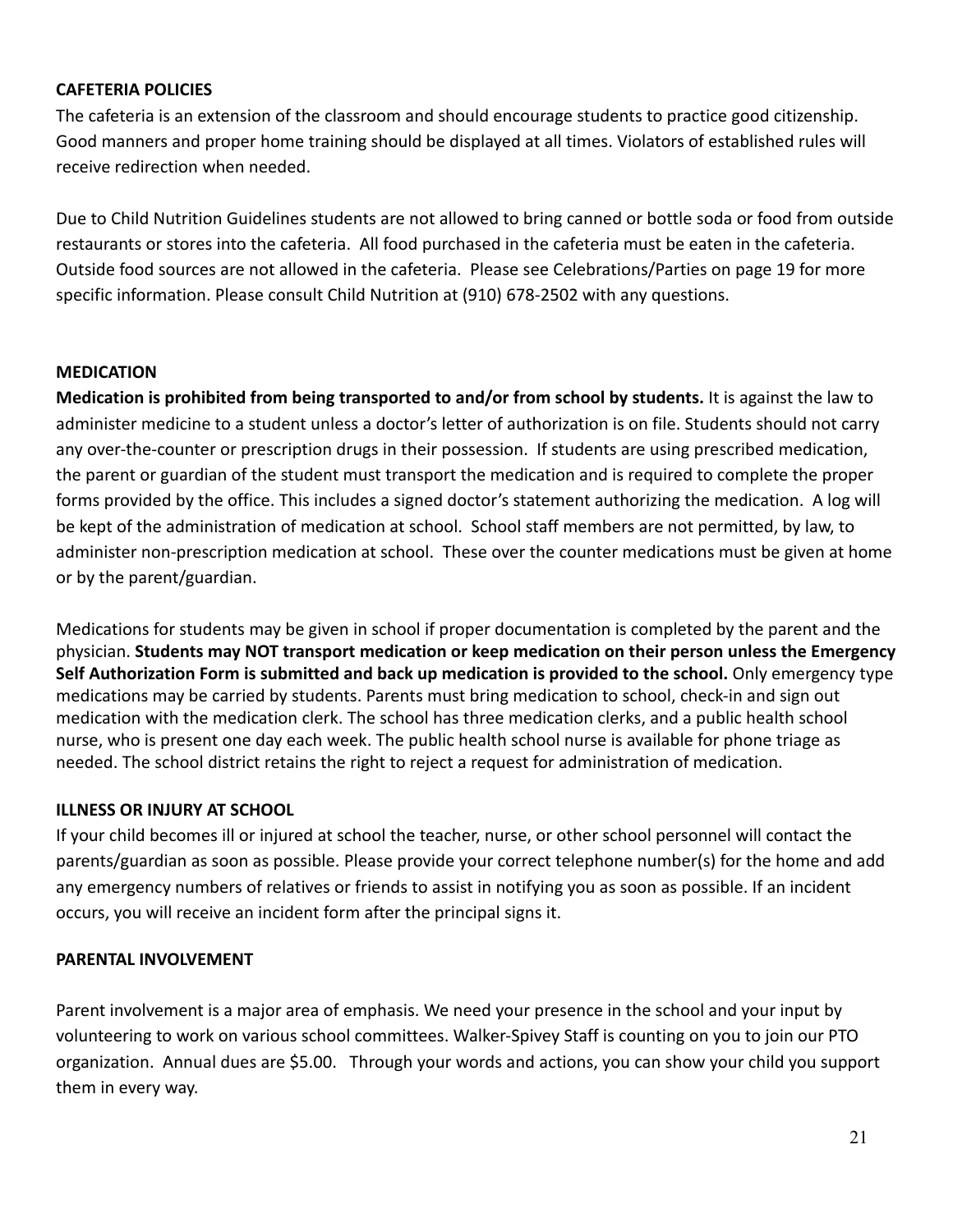#### **VOLUNTEERS**

Walker Spivey Elementary School welcomes volunteers as needed or requested. In order to serve our school volunteers in a more efficient manner, the Fulcrum Volunteer Management System has been implemented. The link for registration is: **[www.ccsvolunteers.com](http://www.ccsvolunteers.com).**

Current volunteers will also need to register on this site. In addition, a volunteer logbook is maintained in the front office so please remember to sign in and out. **For the safety of all individuals on campus, background checks are required before you are able to volunteer.**

#### **VISITORS**

All visitors are required to sign in and out of the front office when coming on campus. This includes parents/guardians, community members, and county workers. Visitors are to report to the main office through the doors on the left hand side of the building. All exterior doors are locked, so you will be required to use the buzzer system to gain access to the building. Once you enter the building please report to the main office to sign in and get a pass and/or badge. **Parents/guardians will not be allowed to go down to the classroom during instructional time.** (see below).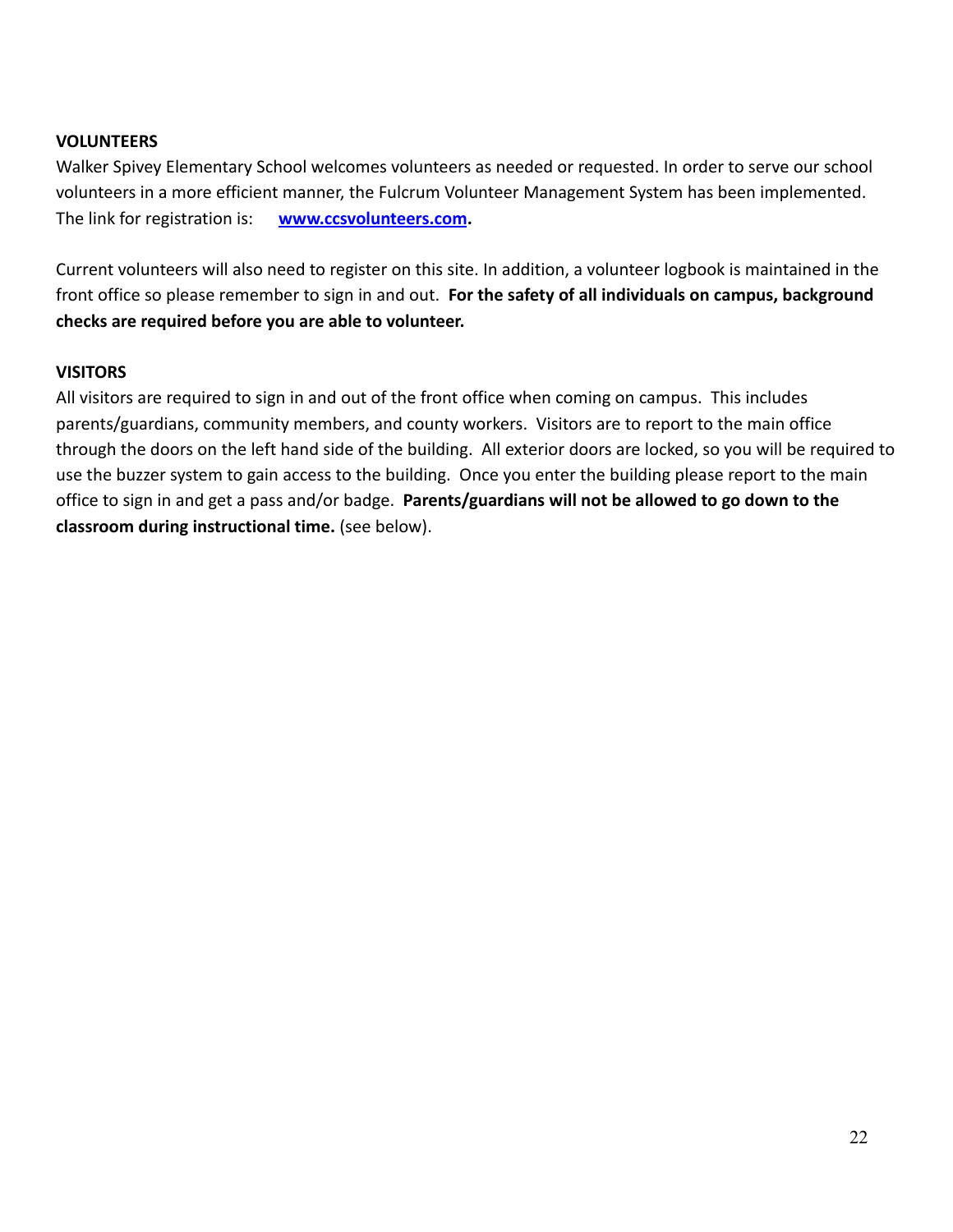#### <span id="page-22-0"></span>**PARENT/TEACHER COMMUNICATION**

Communication between the home and school is critical to the success of every student. As the saying goes, "It takes a village to raise a child" and we firmly believe that only if the home and school work together will students be successful. With this in mind, we encourage consistent communication between the home and school. Parents/Guardians are encouraged to stay in contact with teachers through ClassDojo, student agendas, notes, emails and conferences. Please be sure to join ClassDojo on your cellphone or smart device, so you don't miss important communications between school and home. Parent phone calls **will not** be sent down to the classroom during the school day unless requested by the teacher. Along with this, parents will not be allowed to hold conferences with teachers during instructional time. This protects the instruction of your student and every other student in the classroom. Messages for teachers during the school day will be placed in the teacher's mailbox and he/she will communicate with you as soon as possible. Giving out personal phone numbers is not required of teachers.

#### **APPOINTMENTS FOR A CONFERENCE**

Parents may see the principal, assistant principal, or any staff member by making an appointment. Please call the school office, send a message through Classdojo or teacher email to schedule a suitable time and date. This allows all parties to plan their daily schedules and to set aside an uninterrupted conference time.

#### **PARENT TEACHER CONFERENCES/COMMUNICATION**

Two weeks during the school year, as noted in the yearly calendar, are designated as Parent-Teacher Conference Weeks. During these times teachers will be scheduling conferences with all students. Additional conferences, as requested by the teacher or parent/guardian, will be set-up during non-instructional times. This would include during teacher planning periods and after school. Holding conferences before or during school is not permitted because it interferes with instructional time. Parents should call the school and make an appointment to speak with any teacher instructing their child(ren). **Walk-in conferences or classroom visitations are not permitted during instructional time.**

#### **SCHOOL TELEPHONE USAGE**

School telephones are not for students except in the case of illness or in an extreme emergency. Students' personal cell phones, if seen or heard, will be confiscated and an adult will be required to retrieve them from the main office.

#### **STUDENT TEXTBOOKS**

Homeroom teachers will assign books. Books are to be kept neat and clean. Lost or damaged books must be paid for before a new one can be issued to the student. The student assigned is responsible for the textbooks until it is returned to the teacher at the end of the school year. The fee for a lost book is determined by the condition it is returned to the teacher.